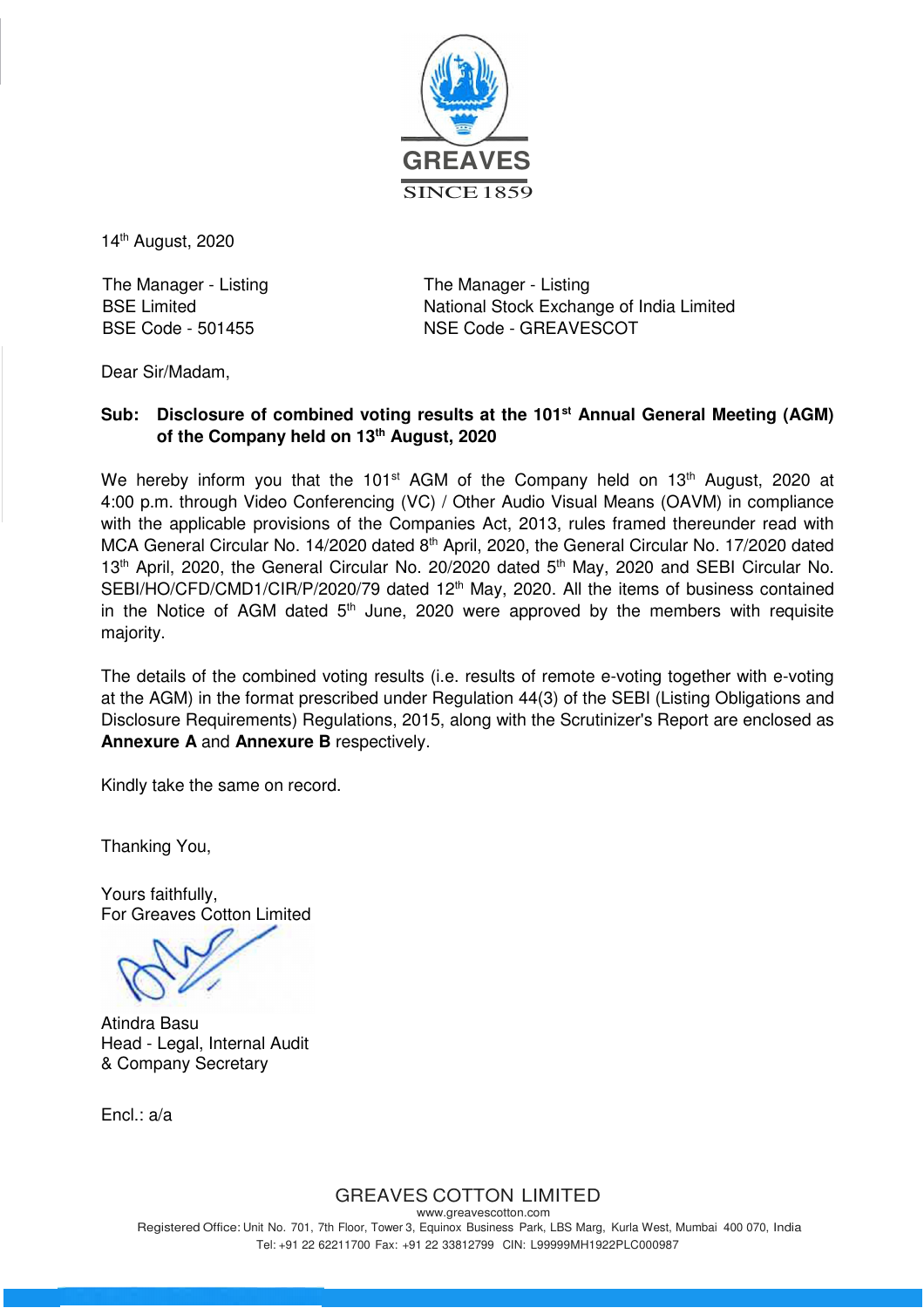|                                                                               | <b>Annexure A</b>          |
|-------------------------------------------------------------------------------|----------------------------|
|                                                                               | <b>GREAVES COTTON LTD.</b> |
| Date of the AGM/EGM                                                           | 13-08-2020                 |
| Total number of shareholders on record date                                   | 88000                      |
| No. of shareholders present in the meeting either in person or through proxy: |                            |
| <b>Promoters and Promoter Group:</b>                                          | Not Applicable             |
| Public:                                                                       | Not Applicable             |
| No. of Shareholders attended the meeting through Video Conferencing:          |                            |
| <b>Promoters and Promoter Group:</b>                                          |                            |
| Public:                                                                       | 40                         |

| Resolution No.                           |                                                                                                                                                                                                                                                                                                                                                                                                                                                                   |                          |                            |                                                                                  |                   |                               |                                            |                                                             |  |                        |
|------------------------------------------|-------------------------------------------------------------------------------------------------------------------------------------------------------------------------------------------------------------------------------------------------------------------------------------------------------------------------------------------------------------------------------------------------------------------------------------------------------------------|--------------------------|----------------------------|----------------------------------------------------------------------------------|-------------------|-------------------------------|--------------------------------------------|-------------------------------------------------------------|--|------------------------|
| Resolution required: (Ordinary/ Special) | ORDINARY - Adoption of Financial Statements and Reports thereon<br>To receive, consider and adopt:<br>a. the audited Standalone Financial Statements of the Company for the financial year ended 31st March 2020, together with the Reports of the Board of Directors and Auditors thereon,<br>and<br>b. the audited Consolidated Financial Statements of the Company for the financial year ended 31st March 2020, together with the Report of Auditors thereon. |                          |                            |                                                                                  |                   |                               |                                            |                                                             |  |                        |
| Whether promoter/ promoter group are     |                                                                                                                                                                                                                                                                                                                                                                                                                                                                   |                          |                            |                                                                                  |                   |                               |                                            |                                                             |  |                        |
| interested in the agenda/resolution?     | No                                                                                                                                                                                                                                                                                                                                                                                                                                                                |                          |                            |                                                                                  |                   |                               |                                            |                                                             |  |                        |
|                                          | Mode of Voting                                                                                                                                                                                                                                                                                                                                                                                                                                                    | No. of shares<br>held(1) | No. of votes<br>polled (2) | % of Votes Polled<br>on outstanding<br>shares<br>(3)=[(2)/(1)]* 100   favour (4) | No. of Votes - in | No. of Votes -<br>against (5) | % of Votes in<br>favour on votes<br>polled | % of Votes<br>against on votes<br>polled                    |  | <b>Votes Abstained</b> |
| Category                                 | E-Voting                                                                                                                                                                                                                                                                                                                                                                                                                                                          |                          | 126,749,177                | 100.0000                                                                         | 126,749,177       |                               | 100.0000                                   | (6)=[(4)/(2)]*100 (7)=[(5)/(2)]*100 Votes Invalid<br>0.0000 |  |                        |
|                                          | Poll                                                                                                                                                                                                                                                                                                                                                                                                                                                              |                          | n                          | 0.0000                                                                           |                   |                               | 0.0000                                     | 0.0000                                                      |  |                        |
| Promoter and Promoter Group              | Postal Ballot (if<br>applicable)                                                                                                                                                                                                                                                                                                                                                                                                                                  | 126,749,177              |                            | 0.0000                                                                           |                   |                               | 0.0000                                     | 0.0000                                                      |  |                        |
|                                          | Total                                                                                                                                                                                                                                                                                                                                                                                                                                                             |                          | 126,749,177                | 100.0000                                                                         | 126,749,177       |                               | 100.0000                                   | 0.0000                                                      |  |                        |
|                                          | E-Voting                                                                                                                                                                                                                                                                                                                                                                                                                                                          |                          | 35,215,698                 | 56.0264                                                                          | 35,215,698        |                               | 100.0000                                   | 0.0000                                                      |  |                        |
|                                          | Poll                                                                                                                                                                                                                                                                                                                                                                                                                                                              |                          |                            | 0.0000                                                                           |                   |                               | 0.0000                                     | 0.0000                                                      |  |                        |
| Public- Institutions                     | Postal Ballot (if<br>applicable)                                                                                                                                                                                                                                                                                                                                                                                                                                  | 62,855,542               |                            | 0.0000                                                                           |                   |                               | 0.0000                                     | 0.0000                                                      |  |                        |
|                                          | <b>Total</b>                                                                                                                                                                                                                                                                                                                                                                                                                                                      |                          | 35,215,698                 | 56.0264                                                                          | 35,215,698        |                               | 100.0000                                   | 0.0000                                                      |  |                        |
|                                          | E-Voting                                                                                                                                                                                                                                                                                                                                                                                                                                                          |                          | 1,803,552                  | 4.3352                                                                           | 1,798,247         | 5,305                         | 99.7059                                    | 0.2941                                                      |  |                        |
|                                          | Poll                                                                                                                                                                                                                                                                                                                                                                                                                                                              | 41,602,076               |                            | 0.0000                                                                           |                   |                               | 0.0000                                     | 0.0000                                                      |  |                        |
|                                          | Postal Ballot (if                                                                                                                                                                                                                                                                                                                                                                                                                                                 |                          |                            |                                                                                  |                   |                               |                                            |                                                             |  |                        |
| Public- Non Institutions                 | applicable)                                                                                                                                                                                                                                                                                                                                                                                                                                                       |                          |                            | 0.0000                                                                           |                   |                               | 0.0000                                     | 0.0000                                                      |  |                        |
|                                          | <b>Total</b>                                                                                                                                                                                                                                                                                                                                                                                                                                                      |                          | 1,803,552                  | 4.3352                                                                           | 1,798,247         | 5,305                         | 99.7059                                    | 0.2941                                                      |  |                        |
|                                          | <b>Total</b>                                                                                                                                                                                                                                                                                                                                                                                                                                                      | 231,206,795              | 163,768,427                | 70.8320                                                                          | 163,763,122       | 5,305                         | 99.9968                                    | 0.0032                                                      |  |                        |

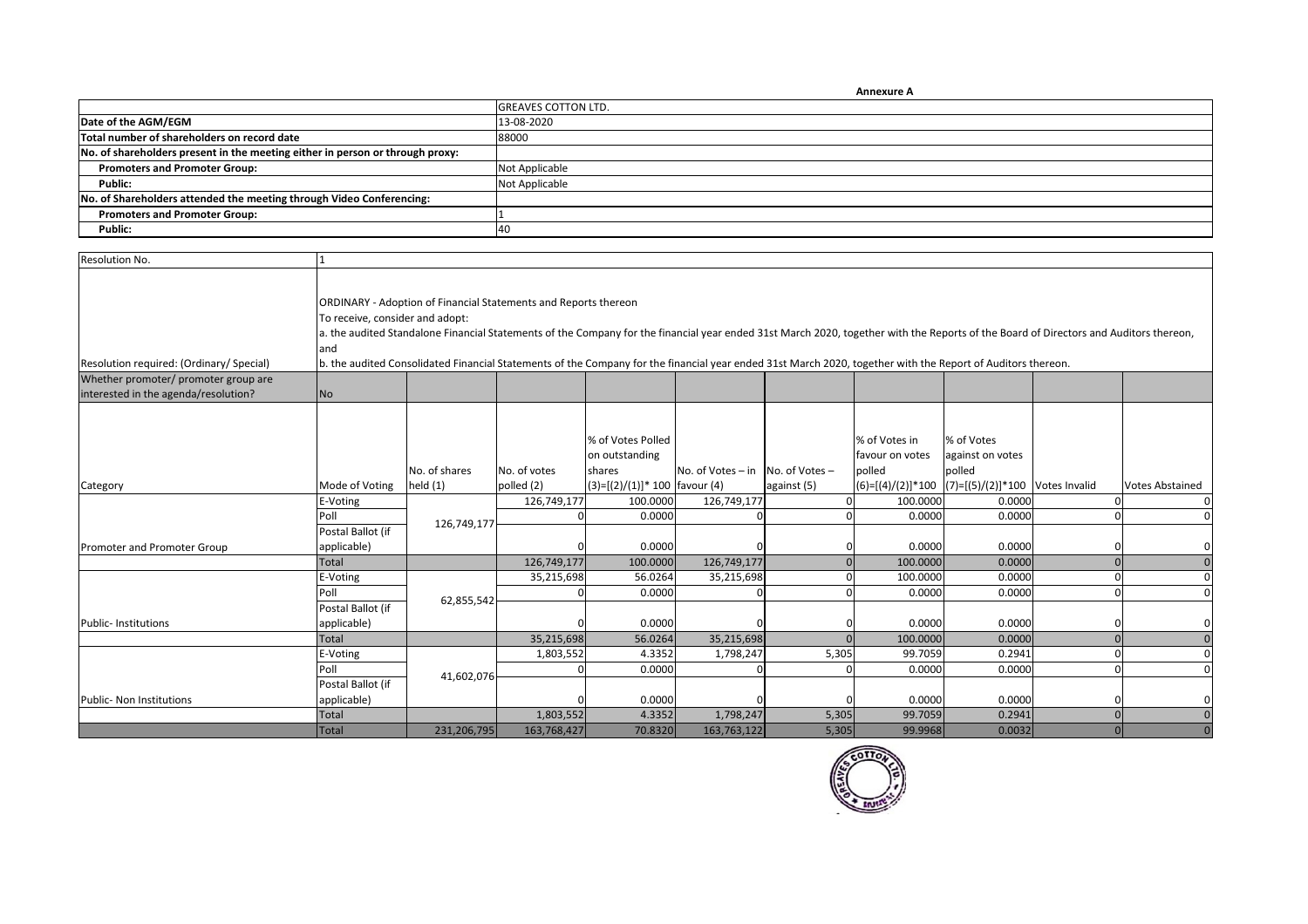| Resolution No.                           |                   |                                                                               |              |                                |                     |                |                 |                                                       |  |                        |
|------------------------------------------|-------------------|-------------------------------------------------------------------------------|--------------|--------------------------------|---------------------|----------------|-----------------|-------------------------------------------------------|--|------------------------|
| Resolution required: (Ordinary/ Special) |                   | ORDINARY - Appointment of a Director in place of the one retiring by rotation |              |                                |                     |                |                 |                                                       |  |                        |
| Whether promoter/ promoter group are     |                   |                                                                               |              |                                |                     |                |                 |                                                       |  |                        |
| interested in the agenda/resolution?     | No                |                                                                               |              |                                |                     |                |                 |                                                       |  |                        |
|                                          |                   |                                                                               |              |                                |                     |                |                 |                                                       |  |                        |
|                                          |                   |                                                                               |              |                                |                     |                |                 |                                                       |  |                        |
|                                          |                   |                                                                               |              | % of Votes Polled              |                     |                | % of Votes in   | % of Votes                                            |  |                        |
|                                          |                   |                                                                               |              | on outstanding                 |                     |                | favour on votes | against on votes                                      |  |                        |
|                                          |                   | No. of shares                                                                 | No. of votes | shares                         | No. of Votes $-$ in | No. of Votes - | polled          | polled                                                |  |                        |
| Category                                 | Mode of Voting    | held $(1)$                                                                    | polled (2)   | $(3)=[(2)/(1)]*100$ favour (4) |                     | against (5)    |                 | $(6)=[(4)/(2)]*100$ $(7)=[(5)/(2)]*100$ Votes Invalid |  | <b>Votes Abstained</b> |
|                                          | E-Voting          |                                                                               | 126,749,177  | 100.0000                       | 126,749,177         |                | 100.0000        | 0.0000                                                |  | $\mathbf 0$            |
|                                          | Poll              |                                                                               |              | 0.0000                         |                     |                | 0.0000          | 0.0000                                                |  | $\Omega$               |
|                                          | Postal Ballot (if | 126,749,177                                                                   |              |                                |                     |                |                 |                                                       |  |                        |
| Promoter and Promoter Group              | applicable)       |                                                                               |              | 0.0000                         |                     |                | 0.0000          | 0.0000                                                |  |                        |
|                                          | Total             |                                                                               | 126,749,177  | 100.0000                       | 126,749,177         |                | 100.0000        | 0.0000                                                |  | $\Omega$               |
|                                          | E-Voting          |                                                                               | 35,279,521   | 56.1279                        | 35,228,869          | 50,652         | 99.8564         | 0.1435                                                |  | $\Omega$               |
|                                          | Poll              |                                                                               |              | 0.0000                         |                     |                | 0.0000          | 0.0000                                                |  | $\Omega$               |
|                                          | Postal Ballot (if | 62,855,542                                                                    |              |                                |                     |                |                 |                                                       |  |                        |
| Public- Institutions                     | applicable)       |                                                                               |              | 0.0000                         |                     |                | 0.0000          | 0.0000                                                |  |                        |
|                                          | Total             |                                                                               | 35,279,521   | 56.1279                        | 35,228,869          | 50,652         | 99.8564         | 0.1436                                                |  | $\Omega$               |
|                                          | E-Voting          |                                                                               | 1,803,455    | 4.3350                         | 1,797,750           | 5,705          | 99.6837         | 0.3163                                                |  | $\Omega$               |
|                                          | Poll              |                                                                               |              | 0.0000                         |                     |                | 0.0000          | 0.0000                                                |  | $\Omega$               |
|                                          | Postal Ballot (if | 41,602,076                                                                    |              |                                |                     |                |                 |                                                       |  |                        |
| Public- Non Institutions                 | applicable)       |                                                                               |              | 0.0000                         |                     |                | 0.0000          | 0.0000                                                |  |                        |
|                                          | Total             |                                                                               | 1,803,455    | 4.335                          | 1,797,750           | 5,705          | 99.6837         | 0.3163                                                |  | $\Omega$               |
|                                          | <b>Total</b>      | 231,206,795                                                                   | 163,832,153  | 70.8596                        | 163,775,796         | 56,357         | 99.9656         | 0.0344                                                |  |                        |

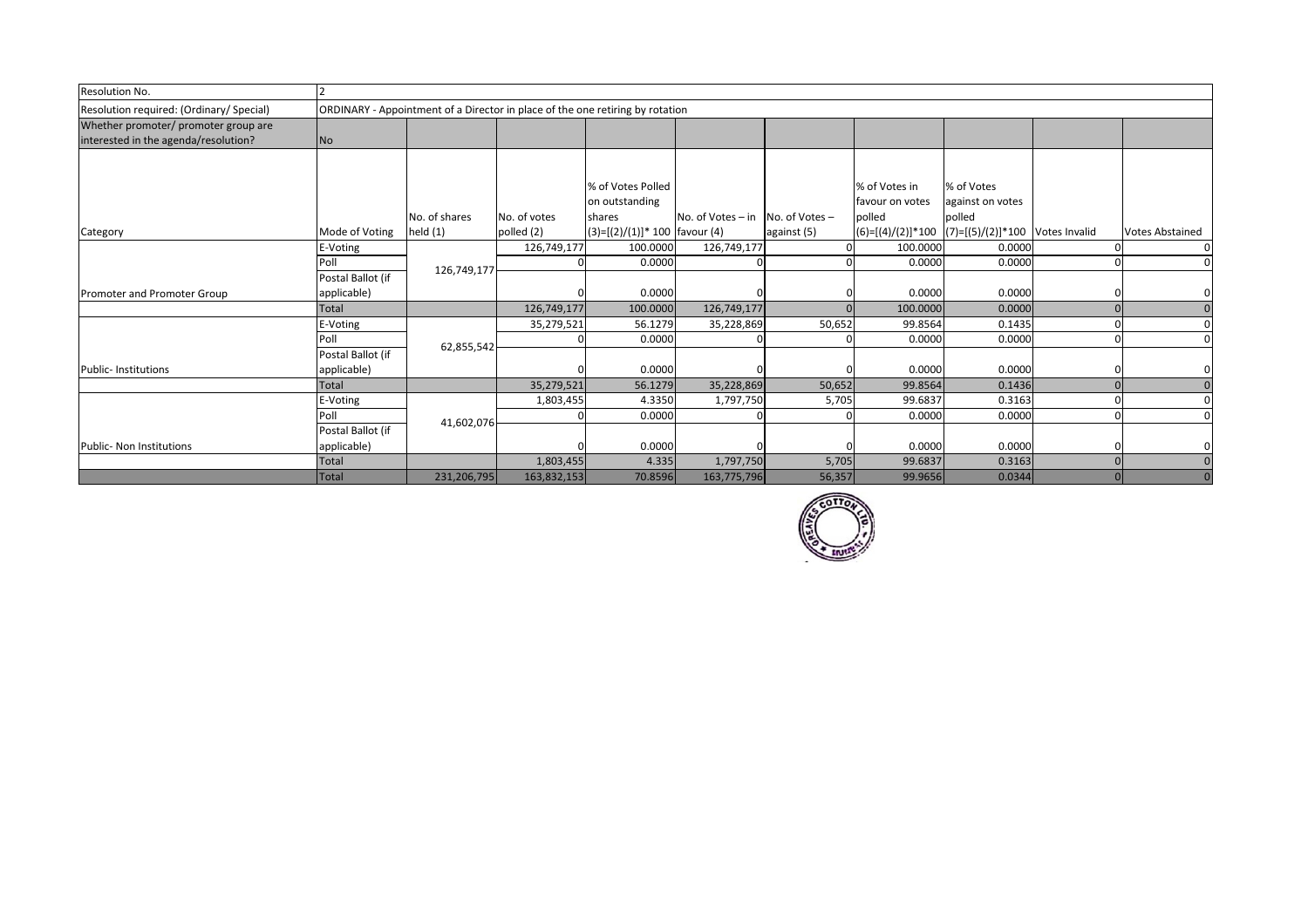| Resolution No.                           |                   |                                                |              |                                  |                   |                |                                                   |                  |                        |
|------------------------------------------|-------------------|------------------------------------------------|--------------|----------------------------------|-------------------|----------------|---------------------------------------------------|------------------|------------------------|
| Resolution required: (Ordinary/ Special) |                   | ORDINARY - Re-appointment of Statutory Auditor |              |                                  |                   |                |                                                   |                  |                        |
| Whether promoter/ promoter group are     |                   |                                                |              |                                  |                   |                |                                                   |                  |                        |
| interested in the agenda/resolution?     | No                |                                                |              |                                  |                   |                |                                                   |                  |                        |
|                                          |                   |                                                |              |                                  |                   |                |                                                   |                  |                        |
|                                          |                   |                                                |              |                                  |                   |                |                                                   |                  |                        |
|                                          |                   |                                                |              | % of Votes Polled                |                   |                | % of Votes in                                     | % of Votes       |                        |
|                                          |                   |                                                |              | on outstanding                   |                   |                | favour on votes                                   | against on votes |                        |
|                                          |                   | No. of shares                                  | No. of votes | shares                           | No. of Votes - in | No. of Votes - | polled                                            | polled           |                        |
| Category                                 | Mode of Voting    | held $(1)$                                     | polled (2)   | $(3)=[(2)/(1)]$ * 100 favour (4) |                   | against (5)    | (6)=[(4)/(2)]*100 (7)=[(5)/(2)]*100 Votes Invalid |                  | <b>Votes Abstained</b> |
|                                          | E-Voting          |                                                | 126,749,177  | 100.0000                         | 126,749,177       |                | 100.0000                                          | 0.0000           | $\Omega$               |
|                                          | Poll              | 126,749,177                                    |              | 0.0000                           |                   |                | 0.0000                                            | 0.0000           | $\Omega$               |
|                                          | Postal Ballot (if |                                                |              |                                  |                   |                |                                                   |                  |                        |
| Promoter and Promoter Group              | applicable)       |                                                |              | 0.0000                           |                   |                | 0.0000                                            | 0.0000           |                        |
|                                          | <b>Total</b>      |                                                | 126,749,177  | 100.0000                         | 126,749,177       |                | 100.0000                                          | 0.0000           | $\Omega$               |
|                                          | E-Voting          |                                                | 35,279,521   | 56.1279                          | 35,279,521        |                | 100.0000                                          | 0.0000           | $\Omega$               |
|                                          | Poll              | 62,855,542                                     |              | 0.0000                           |                   |                | 0.0000                                            | 0.0000           | $\Omega$               |
|                                          | Postal Ballot (if |                                                |              |                                  |                   |                |                                                   |                  |                        |
| Public- Institutions                     | applicable)       |                                                |              | 0.0000                           |                   |                | 0.0000                                            | 0.0000           |                        |
|                                          | <b>Total</b>      |                                                | 35,279,521   | 56.1279                          | 35,279,521        |                | 100.0000                                          | 0.0000           | $\overline{0}$         |
|                                          | E-Voting          |                                                | 1,803,455    | 4.3350                           | 1,798,455         | 5,000          | 99.7228                                           | 0.2772           | $\Omega$               |
|                                          | Poll              |                                                |              | 0.0000                           |                   |                | 0.0000                                            | 0.0000           | $\Omega$               |
|                                          | Postal Ballot (if | 41,602,076                                     |              |                                  |                   |                |                                                   |                  |                        |
| <b>Public- Non Institutions</b>          | applicable)       |                                                |              | 0.0000                           |                   |                | 0.0000                                            | 0.0000           |                        |
|                                          | <b>Total</b>      |                                                | 1,803,455    | 4.335                            | 1,798,455         | 5,000          | 99.7228                                           | 0.2772           | $\Omega$               |
|                                          | <b>Total</b>      | 231,206,795                                    | 163,832,153  | 70.8596                          | 163,827,153       | 5,000          | 99.9969                                           | 0.0031           |                        |

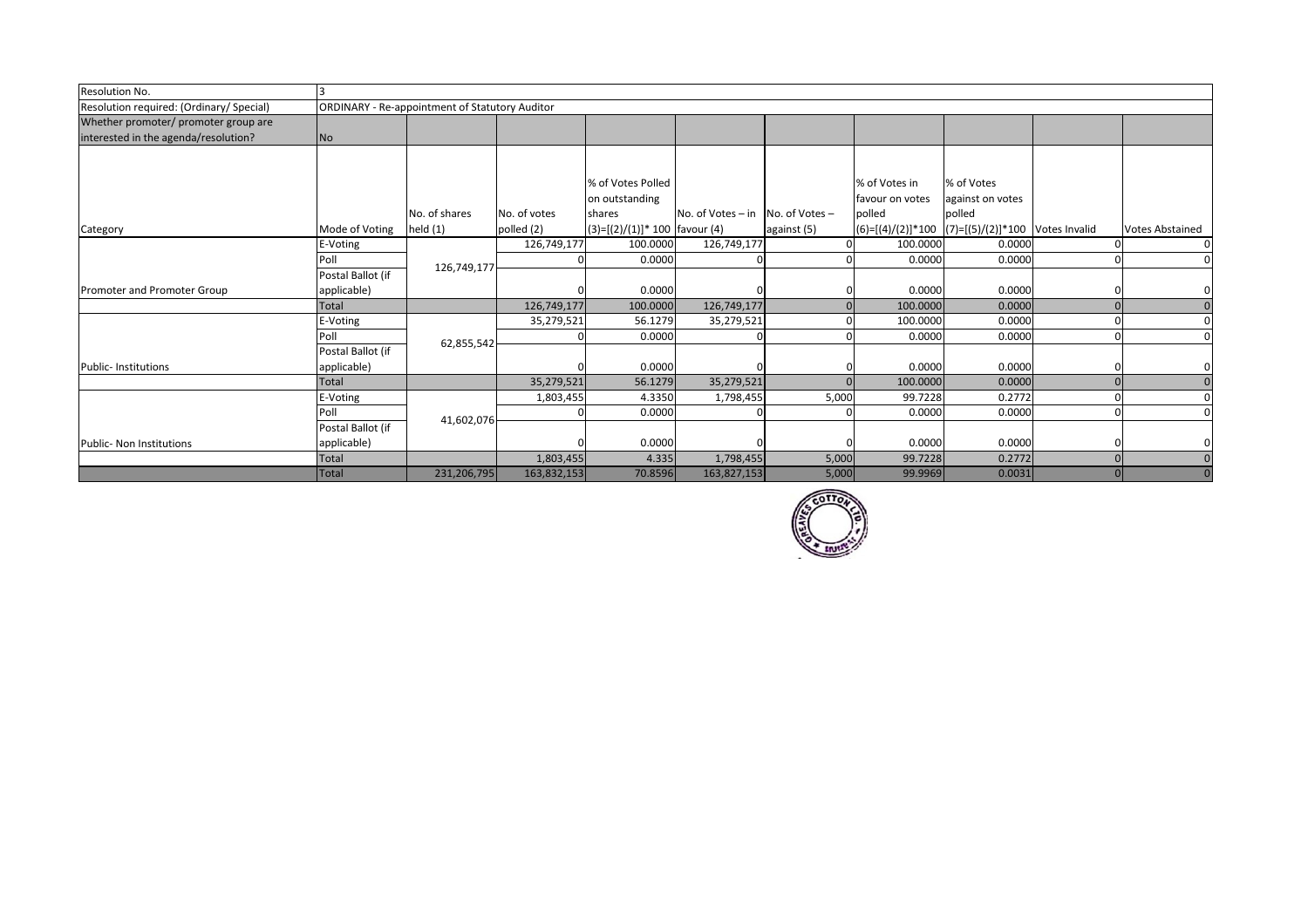| Resolution No.                                                               |                   |                                                                                                     |              |                                     |                   |                |                                                       |                                |                        |
|------------------------------------------------------------------------------|-------------------|-----------------------------------------------------------------------------------------------------|--------------|-------------------------------------|-------------------|----------------|-------------------------------------------------------|--------------------------------|------------------------|
| Resolution required: (Ordinary/ Special)                                     |                   | ORDINARY - Appointment of Mr. Mohanan Manikram (DIN: 08555030) as Executive Director of the Company |              |                                     |                   |                |                                                       |                                |                        |
| Whether promoter/ promoter group are<br>interested in the agenda/resolution? | No                |                                                                                                     |              |                                     |                   |                |                                                       |                                |                        |
|                                                                              |                   |                                                                                                     |              |                                     |                   |                |                                                       |                                |                        |
|                                                                              |                   |                                                                                                     |              | % of Votes Polled<br>on outstanding |                   |                | % of Votes in<br>favour on votes                      | % of Votes<br>against on votes |                        |
|                                                                              |                   | No. of shares                                                                                       | No. of votes | shares                              | No. of Votes - in | No. of Votes - | polled                                                | polled                         |                        |
| Category                                                                     | Mode of Voting    | held $(1)$                                                                                          | polled (2)   | $(3)=[(2)/(1)]*100$ favour (4)      |                   | against (5)    | $(6)=[(4)/(2)]*100$ $(7)=[(5)/(2)]*100$ Votes Invalid |                                | <b>Votes Abstained</b> |
|                                                                              | E-Voting          |                                                                                                     | 126,749,177  | 100.0000                            | 126,749,177       |                | 100.0000                                              | 0.0000                         |                        |
|                                                                              | Poll              | 126,749,177                                                                                         |              | 0.0000                              |                   |                | 0.0000                                                | 0.0000                         | $\Omega$               |
|                                                                              | Postal Ballot (if |                                                                                                     |              |                                     |                   |                |                                                       |                                |                        |
| Promoter and Promoter Group                                                  | applicable)       |                                                                                                     |              | 0.0000                              |                   |                | 0.0000                                                | 0.0000                         |                        |
|                                                                              | <b>Total</b>      |                                                                                                     | 126,749,177  | 100.0000                            | 126,749,177       |                | 100.0000                                              | 0.0000                         | $\Omega$               |
|                                                                              | E-Voting          |                                                                                                     | 35,279,521   | 56.1279                             | 35,279,521        |                | 100.0000                                              | 0.0000                         | $\Omega$               |
|                                                                              | Poll              | 62,855,542                                                                                          |              | 0.0000                              |                   |                | 0.0000                                                | 0.0000                         |                        |
|                                                                              | Postal Ballot (if |                                                                                                     |              |                                     |                   |                |                                                       |                                |                        |
| <b>Public-Institutions</b>                                                   | applicable)       |                                                                                                     |              | 0.0000                              |                   |                | 0.0000                                                | 0.0000                         |                        |
|                                                                              | Total             |                                                                                                     | 35,279,521   | 56.1279                             | 35,279,521        |                | 100.0000                                              | 0.0000                         | $\Omega$               |
|                                                                              | E-Voting          |                                                                                                     | 1,803,455    | 4.3350                              | 1,800,508         | 2,947          | 99.8366                                               | 0.1634                         |                        |
|                                                                              | Poll              | 41,602,076                                                                                          |              | 0.0000                              |                   |                | 0.0000                                                | 0.0000                         |                        |
|                                                                              | Postal Ballot (if |                                                                                                     |              |                                     |                   |                |                                                       |                                |                        |
| Public- Non Institutions                                                     | applicable)       |                                                                                                     |              | 0.0000                              |                   |                | 0.0000                                                | 0.0000                         |                        |
|                                                                              | <b>Total</b>      |                                                                                                     | 1,803,455    | 4.335                               | 1,800,508         | 2,947          | 99.8366                                               | 0.1634                         | $\Omega$               |
|                                                                              | Total             | 231,206,795                                                                                         | 163,832,153  | 70.8596                             | 163,829,206       | 2,947          | 99.9982                                               | 0.0018                         |                        |

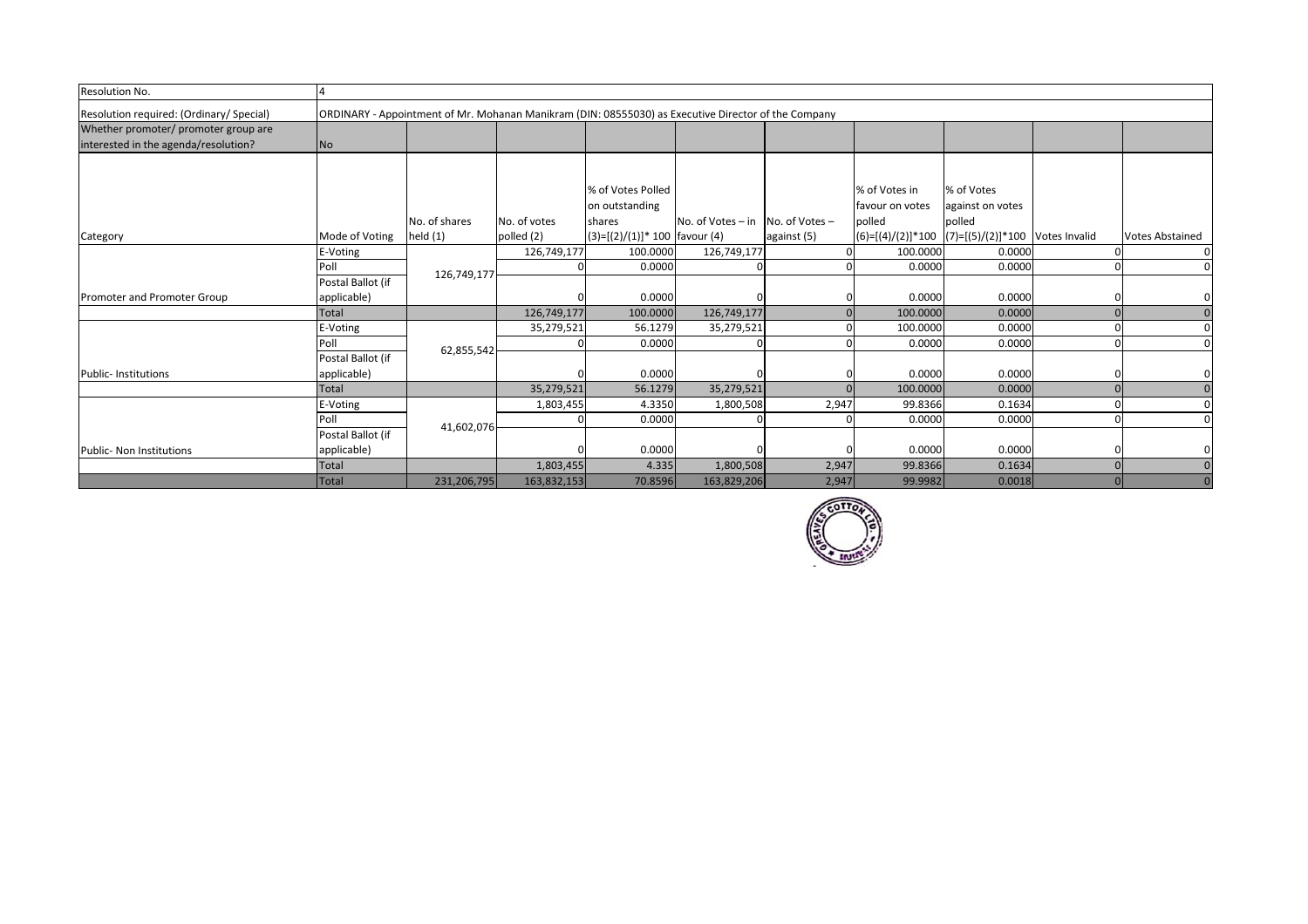| Resolution No.                                                               | רו                |                                                                                                    |              |                                     |                   |                |                                                       |                                |                        |
|------------------------------------------------------------------------------|-------------------|----------------------------------------------------------------------------------------------------|--------------|-------------------------------------|-------------------|----------------|-------------------------------------------------------|--------------------------------|------------------------|
| Resolution required: (Ordinary/ Special)                                     |                   | ORDINARY - Appointment of Mr. Subbu Venkata Rama Behara (DIN: 00289721) as an Independent Director |              |                                     |                   |                |                                                       |                                |                        |
| Whether promoter/ promoter group are<br>interested in the agenda/resolution? | No                |                                                                                                    |              |                                     |                   |                |                                                       |                                |                        |
|                                                                              |                   |                                                                                                    |              |                                     |                   |                |                                                       |                                |                        |
|                                                                              |                   |                                                                                                    |              | % of Votes Polled<br>on outstanding |                   |                | % of Votes in<br>favour on votes                      | % of Votes<br>against on votes |                        |
|                                                                              |                   | No. of shares                                                                                      | No. of votes | shares                              | No. of Votes - in | No. of Votes - | polled                                                | polled                         |                        |
| Category                                                                     | Mode of Voting    | held $(1)$                                                                                         | polled (2)   | $(3)=[(2)/(1)]*100$ favour (4)      |                   | against (5)    | $(6)=[(4)/(2)]*100$ $(7)=[(5)/(2)]*100$ Votes Invalid |                                | <b>Votes Abstained</b> |
|                                                                              | E-Voting          |                                                                                                    | 126,749,177  | 100.0000                            | 126,749,177       |                | 100.0000                                              | 0.0000                         |                        |
|                                                                              | Poll              | 126,749,177                                                                                        |              | 0.0000                              |                   |                | 0.0000                                                | 0.0000                         | $\Omega$               |
|                                                                              | Postal Ballot (if |                                                                                                    |              |                                     |                   |                |                                                       |                                |                        |
| Promoter and Promoter Group                                                  | applicable)       |                                                                                                    |              | 0.0000                              |                   |                | 0.0000                                                | 0.0000                         |                        |
|                                                                              | Total             |                                                                                                    | 126,749,177  | 100.0000                            | 126,749,177       |                | 100.0000                                              | 0.0000                         | $\Omega$               |
|                                                                              | E-Voting          |                                                                                                    | 35,279,521   | 56.1279                             | 35,279,521        |                | 100.0000                                              | 0.0000                         | $\Omega$               |
|                                                                              | Poll              | 62,855,542                                                                                         |              | 0.0000                              |                   |                | 0.0000                                                | 0.0000                         | $\Omega$               |
|                                                                              | Postal Ballot (if |                                                                                                    |              |                                     |                   |                |                                                       |                                |                        |
| <b>Public-Institutions</b>                                                   | applicable)       |                                                                                                    |              | 0.0000                              |                   |                | 0.0000                                                | 0.0000                         |                        |
|                                                                              | Total             |                                                                                                    | 35,279,521   | 56.1279                             | 35,279,521        |                | 100.0000                                              | 0.0000                         | $\Omega$               |
|                                                                              | E-Voting          |                                                                                                    | 1,803,455    | 4.3350                              | 1,797,992         | 5,463          | 99.6971                                               | 0.3029                         |                        |
|                                                                              | Poll              | 41,602,076                                                                                         |              | 0.0000                              |                   |                | 0.0000                                                | 0.0000                         |                        |
|                                                                              | Postal Ballot (if |                                                                                                    |              |                                     |                   |                |                                                       |                                |                        |
| <b>Public- Non Institutions</b>                                              | applicable)       |                                                                                                    |              | 0.0000                              |                   |                | 0.0000                                                | 0.0000                         |                        |
|                                                                              | <b>Total</b>      |                                                                                                    | 1,803,455    | 4.335                               | 1,797,992         | 5,463          | 99.6971                                               | 0.3029                         | $\Omega$               |
|                                                                              | Total             | 231,206,795                                                                                        | 163,832,153  | 70.8596                             | 163,826,690       | 5,463          | 99.9967                                               | 0.0033                         |                        |

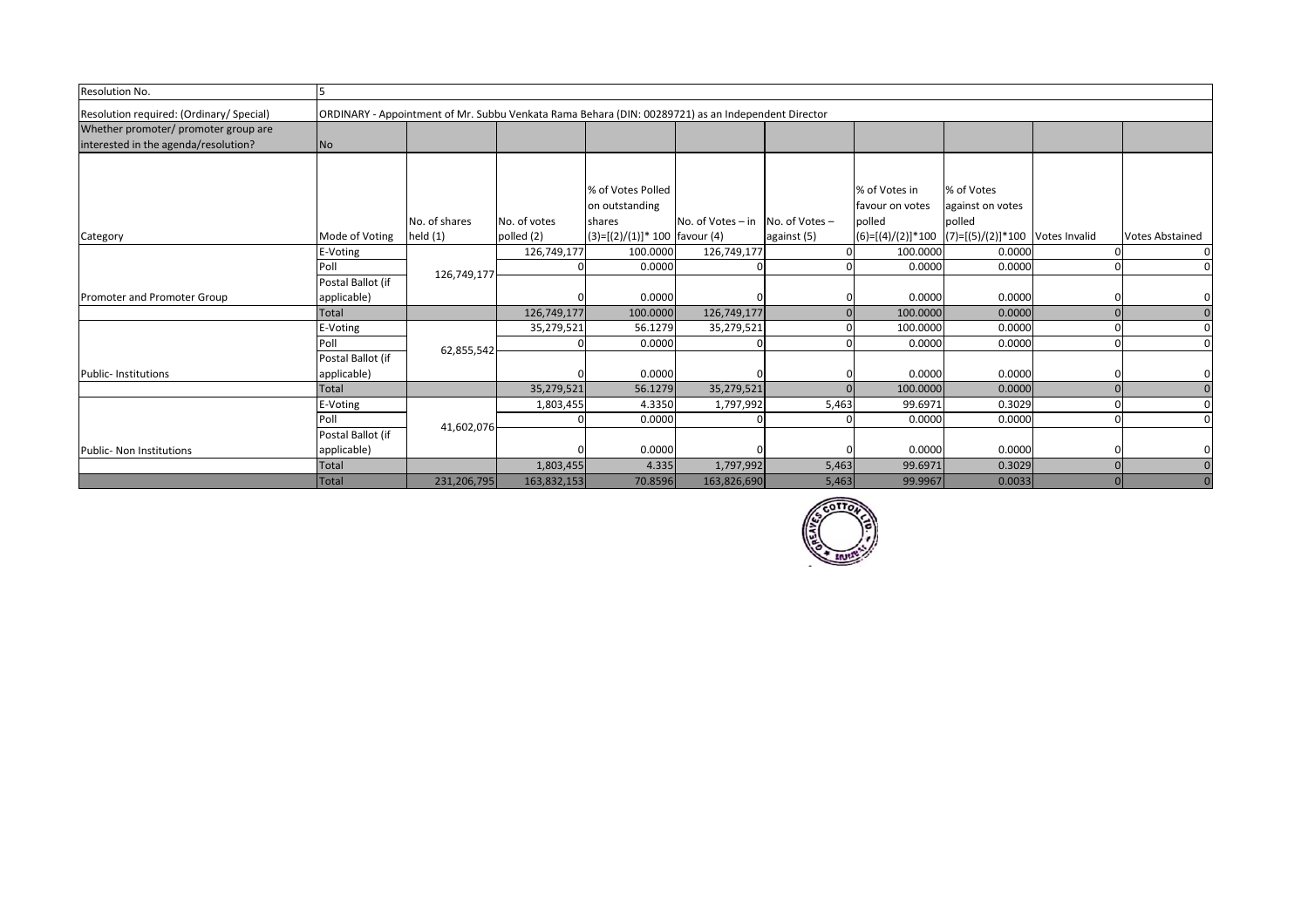| Resolution No.                           | -6                |                                                                                       |              |                                  |                     |                |                 |                                                   |  |                        |
|------------------------------------------|-------------------|---------------------------------------------------------------------------------------|--------------|----------------------------------|---------------------|----------------|-----------------|---------------------------------------------------|--|------------------------|
| Resolution required: (Ordinary/ Special) |                   | SPECIAL - Re-appointment of Ms. Sree Patel (DIN: 03554790) as an Independent Director |              |                                  |                     |                |                 |                                                   |  |                        |
| Whether promoter/ promoter group are     |                   |                                                                                       |              |                                  |                     |                |                 |                                                   |  |                        |
| interested in the agenda/resolution?     | No                |                                                                                       |              |                                  |                     |                |                 |                                                   |  |                        |
|                                          |                   |                                                                                       |              |                                  |                     |                |                 |                                                   |  |                        |
|                                          |                   |                                                                                       |              |                                  |                     |                |                 |                                                   |  |                        |
|                                          |                   |                                                                                       |              | % of Votes Polled                |                     |                | % of Votes in   | % of Votes                                        |  |                        |
|                                          |                   |                                                                                       |              | on outstanding                   |                     |                | favour on votes | against on votes                                  |  |                        |
|                                          |                   | No. of shares                                                                         | No. of votes | shares                           | No. of Votes $-$ in | No. of Votes - | polled          | polled                                            |  |                        |
| Category                                 | Mode of Voting    | held $(1)$                                                                            | polled (2)   | $(3)=[(2)/(1)]$ * 100 favour (4) |                     | against (5)    |                 | (6)=[(4)/(2)]*100 (7)=[(5)/(2)]*100 Votes Invalid |  | <b>Votes Abstained</b> |
|                                          | E-Voting          |                                                                                       | 126,749,177  | 100.0000                         | 126,749,177         |                | 100.0000        | 0.0000                                            |  | $\Omega$               |
|                                          | Poll              | 126,749,177                                                                           |              | 0.0000                           |                     |                | 0.0000          | 0.0000                                            |  | $\Omega$               |
|                                          | Postal Ballot (if |                                                                                       |              |                                  |                     |                |                 |                                                   |  |                        |
| Promoter and Promoter Group              | applicable)       |                                                                                       |              | 0.0000                           |                     |                | 0.0000          | 0.0000                                            |  |                        |
|                                          | Total             |                                                                                       | 126,749,177  | 100.0000                         | 126,749,177         |                | 100.0000        | 0.0000                                            |  | $\Omega$               |
|                                          | E-Voting          |                                                                                       | 35,279,521   | 56.1279                          | 35,279,521          |                | 100.0000        | 0.0000                                            |  |                        |
|                                          | Poll              |                                                                                       |              | 0.0000                           |                     |                | 0.0000          | 0.0000                                            |  | $\Omega$               |
|                                          | Postal Ballot (if | 62,855,542                                                                            |              |                                  |                     |                |                 |                                                   |  |                        |
| <b>Public-Institutions</b>               | applicable)       |                                                                                       |              | 0.0000                           |                     |                | 0.0000          | 0.0000                                            |  |                        |
|                                          | Total             |                                                                                       | 35,279,521   | 56.1279                          | 35,279,521          |                | 100.0000        | 0.0000                                            |  | $\Omega$               |
|                                          | E-Voting          |                                                                                       | 1,800,455    | 4.3278                           | 1,795,038           | 5,417          | 99.6991         | 0.3009                                            |  |                        |
|                                          | Poll              |                                                                                       |              | 0.0000                           |                     |                | 0.0000          | 0.0000                                            |  | $\Omega$               |
|                                          | Postal Ballot (if | 41,602,076                                                                            |              |                                  |                     |                |                 |                                                   |  |                        |
| Public- Non Institutions                 | applicable)       |                                                                                       |              | 0.0000                           |                     |                | 0.0000          | 0.0000                                            |  |                        |
|                                          | <b>Total</b>      |                                                                                       | 1,800,455    | 4.3278                           | 1,795,038           | 5,417          | 99.6991         | 0.3009                                            |  | $\Omega$               |
|                                          | Total             | 231,206,795                                                                           | 163,829,153  | 70.8583                          | 163,823,736         | 5,417          | 99.9967         | 0.0033                                            |  |                        |

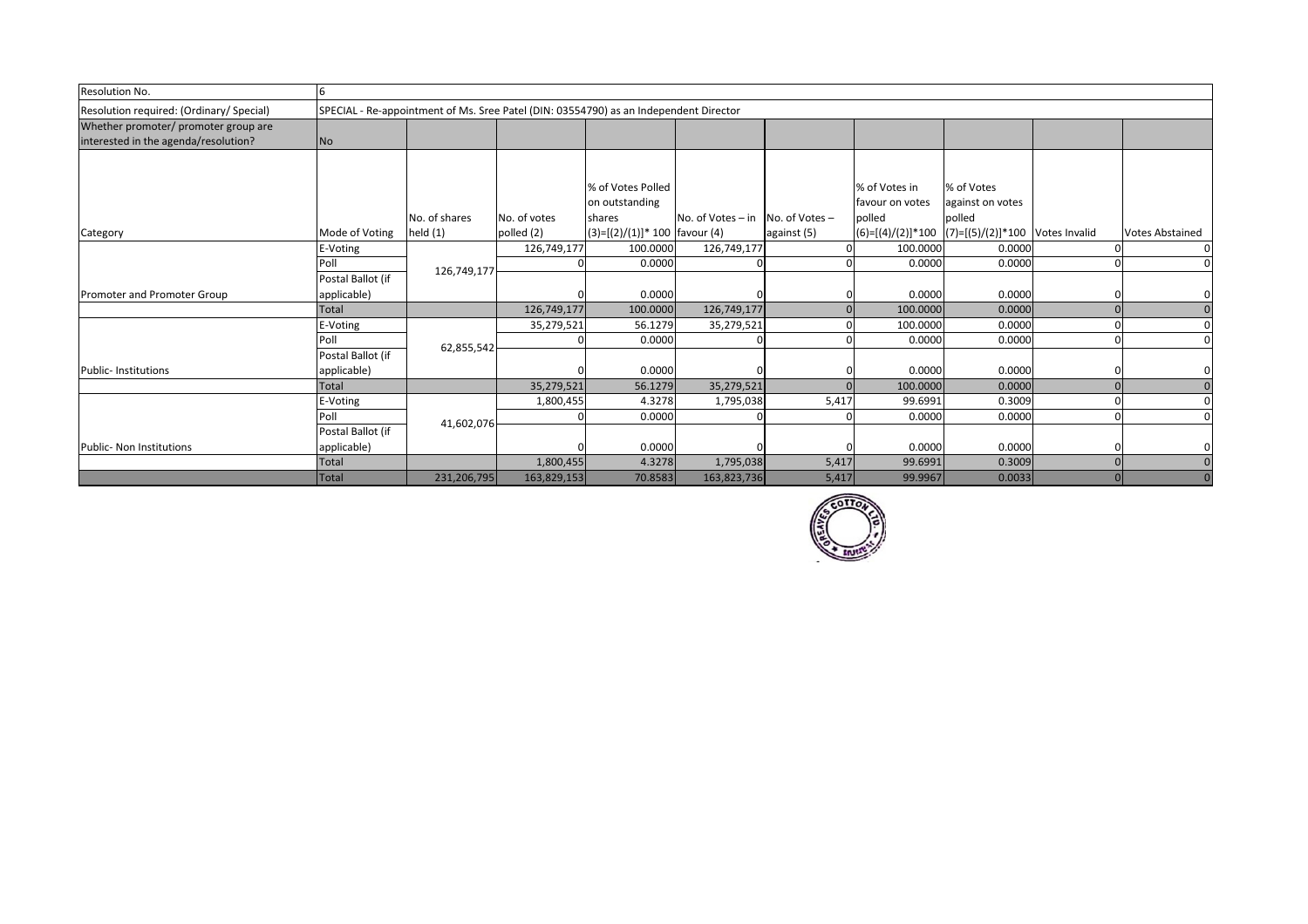| Resolution No.                           |                   |                                                                                         |              |                                  |                   |                |                                                       |                  |  |                        |
|------------------------------------------|-------------------|-----------------------------------------------------------------------------------------|--------------|----------------------------------|-------------------|----------------|-------------------------------------------------------|------------------|--|------------------------|
| Resolution required: (Ordinary/ Special) |                   | SPECIAL - Re-appointment of Mr. Vinay Sanghi (DIN: 00309085) as an Independent Director |              |                                  |                   |                |                                                       |                  |  |                        |
| Whether promoter/ promoter group are     |                   |                                                                                         |              |                                  |                   |                |                                                       |                  |  |                        |
| interested in the agenda/resolution?     | No                |                                                                                         |              |                                  |                   |                |                                                       |                  |  |                        |
|                                          |                   |                                                                                         |              |                                  |                   |                |                                                       |                  |  |                        |
|                                          |                   |                                                                                         |              |                                  |                   |                |                                                       |                  |  |                        |
|                                          |                   |                                                                                         |              | % of Votes Polled                |                   |                | % of Votes in                                         | % of Votes       |  |                        |
|                                          |                   |                                                                                         |              | on outstanding                   |                   |                | favour on votes                                       | against on votes |  |                        |
|                                          |                   | No. of shares                                                                           | No. of votes | shares                           | No. of Votes - in | No. of Votes - | polled                                                | polled           |  |                        |
| Category                                 | Mode of Voting    | held $(1)$                                                                              | polled (2)   | $(3)=[(2)/(1)]$ * 100 favour (4) |                   | against (5)    | $(6)=[(4)/(2)]*100$ $(7)=[(5)/(2)]*100$ Votes Invalid |                  |  | <b>Votes Abstained</b> |
|                                          | E-Voting          |                                                                                         | 126,749,177  | 100.0000                         | 126,749,177       |                | 100.0000                                              | 0.0000           |  | $\Omega$               |
|                                          | Poll              |                                                                                         |              | 0.0000                           |                   |                | 0.0000                                                | 0.0000           |  |                        |
|                                          | Postal Ballot (if | 126,749,177                                                                             |              |                                  |                   |                |                                                       |                  |  |                        |
| Promoter and Promoter Group              | applicable)       |                                                                                         |              | 0.0000                           |                   |                | 0.0000                                                | 0.0000           |  |                        |
|                                          | Total             |                                                                                         | 126,749,177  | 100.0000                         | 126,749,177       |                | 100.0000                                              | 0.0000           |  | $\Omega$               |
|                                          | E-Voting          |                                                                                         | 35,279,521   | 56.1279                          | 35,279,521        |                | 100.0000                                              | 0.0000           |  |                        |
|                                          | Poll              |                                                                                         |              | 0.0000                           |                   |                | 0.0000                                                | 0.0000           |  |                        |
|                                          | Postal Ballot (if | 62,855,542                                                                              |              |                                  |                   |                |                                                       |                  |  |                        |
| <b>Public-Institutions</b>               | applicable)       |                                                                                         |              | 0.0000                           |                   |                | 0.0000                                                | 0.0000           |  |                        |
|                                          | Total             |                                                                                         | 35,279,521   | 56.1279                          | 35,279,521        |                | 100.0000                                              | 0.0000           |  | $\Omega$               |
|                                          | E-Voting          |                                                                                         | 1,803,455    | 4.3350                           | 1,797,804         | 5,651          | 99.6867                                               | 0.3133           |  |                        |
|                                          | Poll              |                                                                                         |              | 0.0000                           |                   |                | 0.0000                                                | 0.0000           |  | $\Omega$               |
|                                          | Postal Ballot (if | 41,602,076                                                                              |              |                                  |                   |                |                                                       |                  |  |                        |
| Public- Non Institutions                 | applicable)       |                                                                                         |              | 0.0000                           |                   |                | 0.0000                                                | 0.0000           |  |                        |
|                                          | <b>Total</b>      |                                                                                         | 1,803,455    | 4.335                            | 1,797,804         | 5,651          | 99.6867                                               | 0.3133           |  | $\Omega$               |
|                                          | Total             | 231,206,795                                                                             | 163,832,153  | 70.8596                          | 163,826,502       | 5,651          | 99.9966                                               | 0.0034           |  |                        |

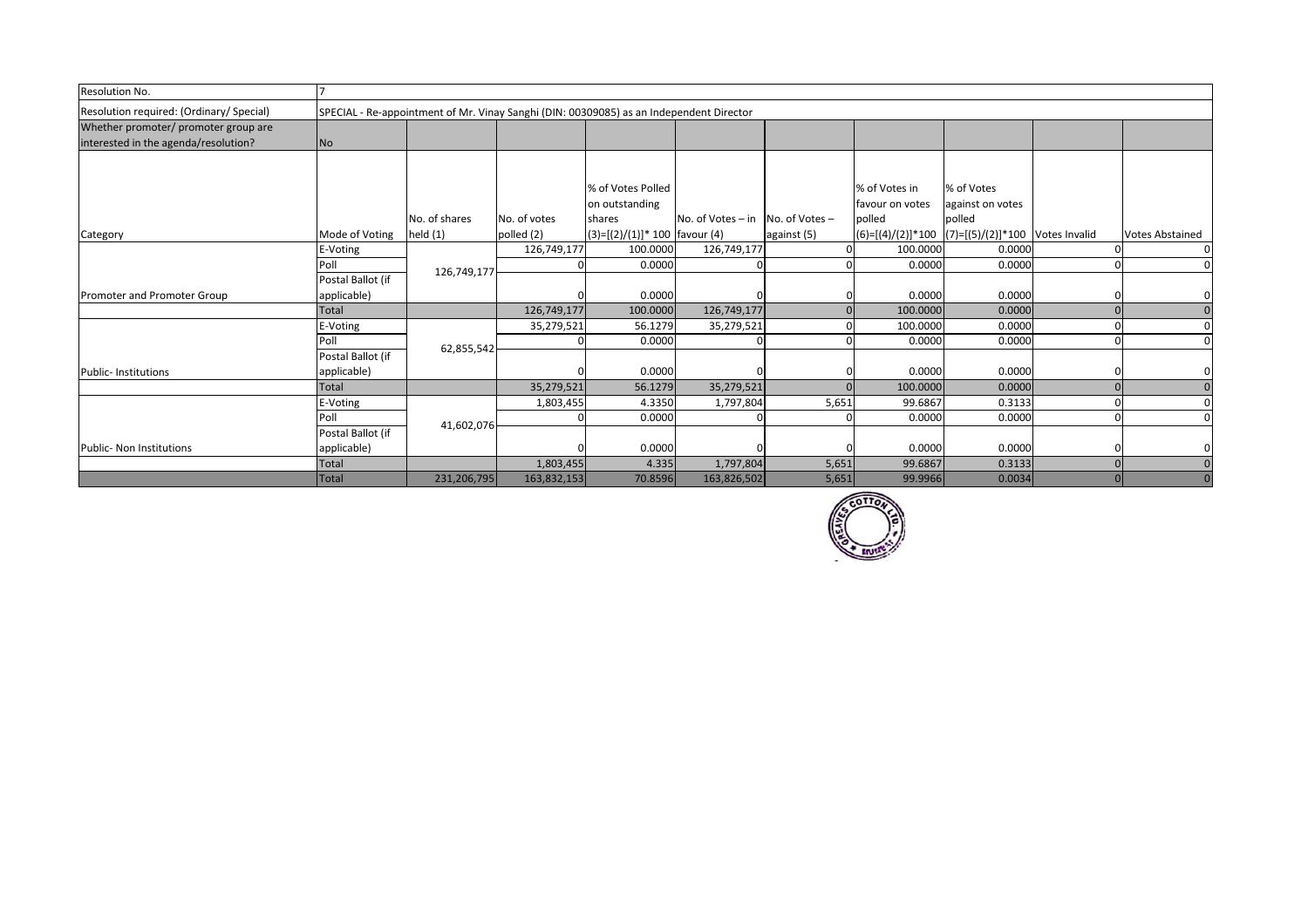| Resolution No.                           | 8                 |                                                              |              |                                  |                   |                |                                                       |                  |  |                        |
|------------------------------------------|-------------------|--------------------------------------------------------------|--------------|----------------------------------|-------------------|----------------|-------------------------------------------------------|------------------|--|------------------------|
| Resolution required: (Ordinary/ Special) |                   | ORDINARY - Ratification of the remuneration of Cost Auditors |              |                                  |                   |                |                                                       |                  |  |                        |
| Whether promoter/ promoter group are     |                   |                                                              |              |                                  |                   |                |                                                       |                  |  |                        |
| interested in the agenda/resolution?     | No                |                                                              |              |                                  |                   |                |                                                       |                  |  |                        |
|                                          |                   |                                                              |              |                                  |                   |                |                                                       |                  |  |                        |
|                                          |                   |                                                              |              |                                  |                   |                |                                                       |                  |  |                        |
|                                          |                   |                                                              |              | % of Votes Polled                |                   |                | % of Votes in                                         | % of Votes       |  |                        |
|                                          |                   |                                                              |              | on outstanding                   |                   |                | favour on votes                                       | against on votes |  |                        |
|                                          |                   | No. of shares                                                | No. of votes | shares                           | No. of Votes - in | No. of Votes - | polled                                                | polled           |  |                        |
| Category                                 | Mode of Voting    | held $(1)$                                                   | polled (2)   | $(3)=[(2)/(1)]^* 100$ favour (4) |                   | against (5)    | $(6)=[(4)/(2)]*100$ $(7)=[(5)/(2)]*100$ Votes Invalid |                  |  | <b>Votes Abstained</b> |
|                                          | E-Voting          |                                                              | 126,749,177  | 100.0000                         | 126,749,177       |                | 100.0000                                              | 0.0000           |  | $\Omega$               |
|                                          | Poll              | 126,749,177                                                  |              | 0.0000                           |                   |                | 0.0000                                                | 0.0000           |  | $\Omega$               |
|                                          | Postal Ballot (if |                                                              |              |                                  |                   |                |                                                       |                  |  |                        |
| <b>Promoter and Promoter Group</b>       | applicable)       |                                                              |              | 0.0000                           |                   |                | 0.0000                                                | 0.0000           |  |                        |
|                                          | Total             |                                                              | 126,749,177  | 100.0000                         | 126,749,177       |                | 100.0000                                              | 0.0000           |  | $\Omega$               |
|                                          | E-Voting          |                                                              | 35,279,521   | 56.1279                          | 35,279,521        |                | 100.0000                                              | 0.0000           |  | $\Omega$               |
|                                          | Poll              | 62,855,542                                                   |              | 0.0000                           |                   |                | 0.0000                                                | 0.0000           |  | $\Omega$               |
|                                          | Postal Ballot (if |                                                              |              |                                  |                   |                |                                                       |                  |  |                        |
| Public- Institutions                     | applicable)       |                                                              |              | 0.0000                           |                   |                | 0.0000                                                | 0.0000           |  |                        |
|                                          | <b>Total</b>      |                                                              | 35,279,521   | 56.1279                          | 35,279,521        |                | 100.0000                                              | 0.0000           |  | $\overline{0}$         |
|                                          | E-Voting          |                                                              | 1,803,455    | 4.3350                           | 1,798,284         | 5,171          | 99.7133                                               | 0.2867           |  | $\Omega$               |
|                                          | Poll              |                                                              |              | 0.0000                           |                   |                | 0.0000                                                | 0.0000           |  | $\Omega$               |
|                                          | Postal Ballot (if | 41,602,076                                                   |              |                                  |                   |                |                                                       |                  |  |                        |
| Public- Non Institutions                 | applicable)       |                                                              |              | 0.0000                           |                   |                | 0.0000                                                | 0.0000           |  |                        |
|                                          | <b>Total</b>      |                                                              | 1,803,455    | 4.335                            | 1,798,284         | 5,171          | 99.7133                                               | 0.2867           |  | $\Omega$               |
|                                          | <b>Total</b>      | 231,206,795                                                  | 163,832,153  | 70.8596                          | 163,826,982       | 5,171          | 99.9968                                               | 0.0032           |  |                        |

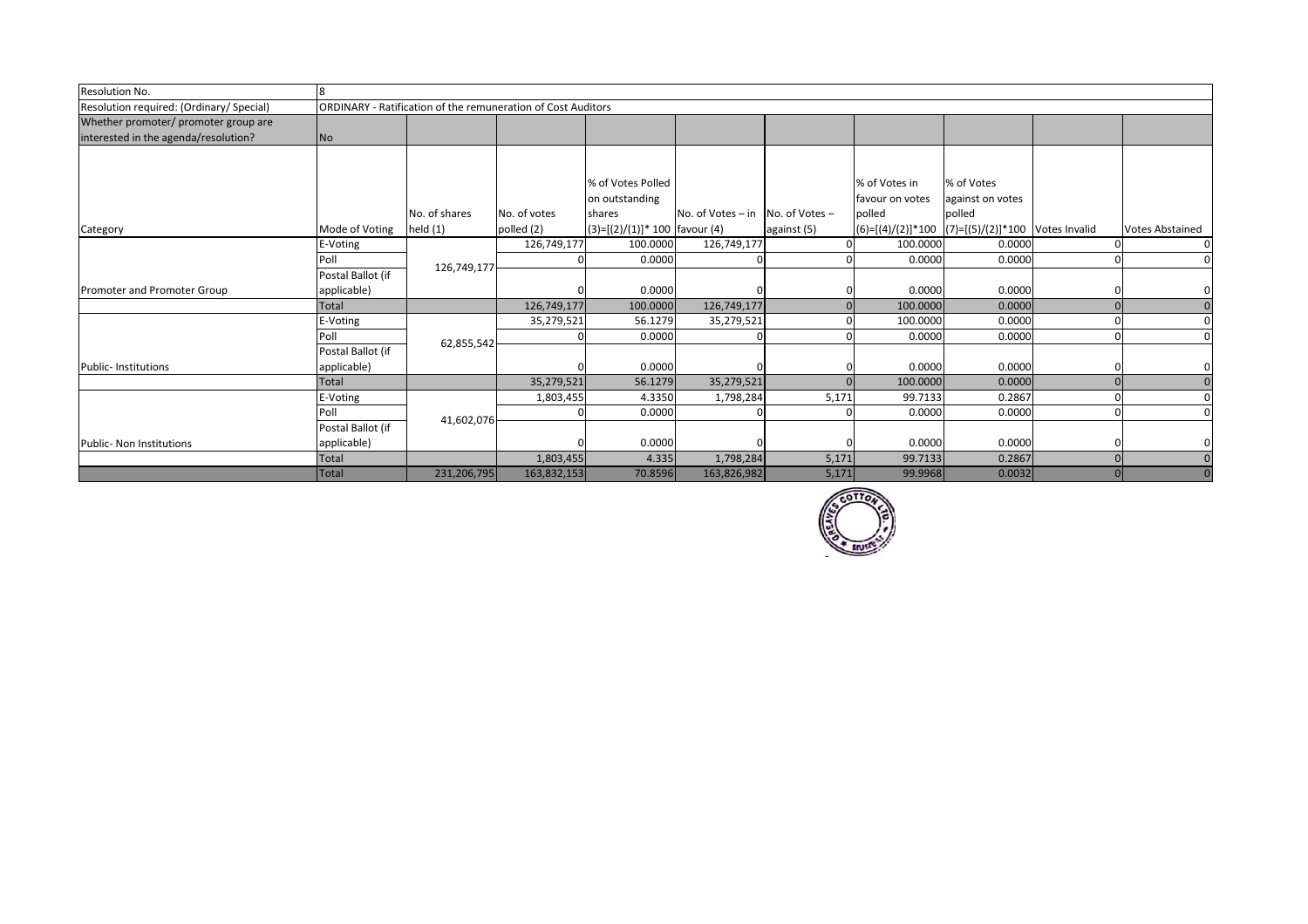

**Annexure - B**

# **Combined Scrutinizer's Report on Remote E-voting & Voting conducted at the 101st AGM of Greaves Cotton Limited held on Thursday, 13th August 2020**

To, The Chairman Greaves Cotton Limited Unit No. 701, 7th Floor, Tower 3, Equinox Business Park, LBS Marg, Kurla West, Mumbai -400070

## **101st Annual General Meeting (AGM) of the Members of Greaves Cotton Limited held on Thursday, 13th August 2020 at 04.00 PM (IST) through Video Conferencing (VC) / Other Audio-Visual Means (OAVM)**

**Sub: Passing of Resolutions through electronic voting pursuant to Section 108 of the Companies Act 2013 (the Act) read with Rule 20 of the Companies (Management and Administration) Rules, 2014 as amended, the General Circular No. 20/2O20 dated 05th May 2020, read with General CircularsNo. 14/2020 dated 08thApril 2020 and 17/2020 dated 13th April 2020 issued by the Ministry of Corporate Affairs (MCA) and in accordance with the circular dated 12th May 2O20 issued by the Securities and Exchange Board of lndia (SEBI) commonly referred to as 'Applicable Circulars'.**

# Dear Sir,

The Board of Directors of Greaves Cotton Limited (hereinafter referred to as "*the Company")* at its Meeting held on 05th June 2020, have appointed me as a Scrutinizer for remote e-voting process as well as to scrutinize the electronic voting conducted at the AGM pursuant to Section 108 of the Act read with Rule 20 of the Companies (Management and Administration) Rules, 2014 and in accordance with Regulation 44 of the SEBI (Listing Obligations and Disclosure Requirements) Regulations 2015 (Listing Regulations) as amended by the "Applicable Circulars" issued in this connection both by MCA and SEBI, providing relaxation for the manner in which the AGM shall be held and conducted.

The Applicable Circulars provides for relaxation in the manner in which the AGM will be held including the manner of sending the Notices and Annual Reports to the Members and the manner of voting at the AGM, on account of the outbreak of COVID -19 Global pandemic. I say, I am familiar and well versed with the concept of electronic voting system as prescribed under the said Rules and the relaxations as provided in the Applicable Circulars.

The Management of the Company is responsible for ensuring compliance with the requirements of the Act and the Rules there under and Listing Regulations. My responsibility as the Scrutinizer of the voting process (through E-voting), was restricted to scrutinize the E-voting process, in a fair and transparent manner and to prepare a Scrutinizer's Report of the votes cast in favour and against the resolutions stated in the Notice, based on the reports generated from the e-voting system provided by National Securities Depository Ltd (NSDL), the Service provider authorized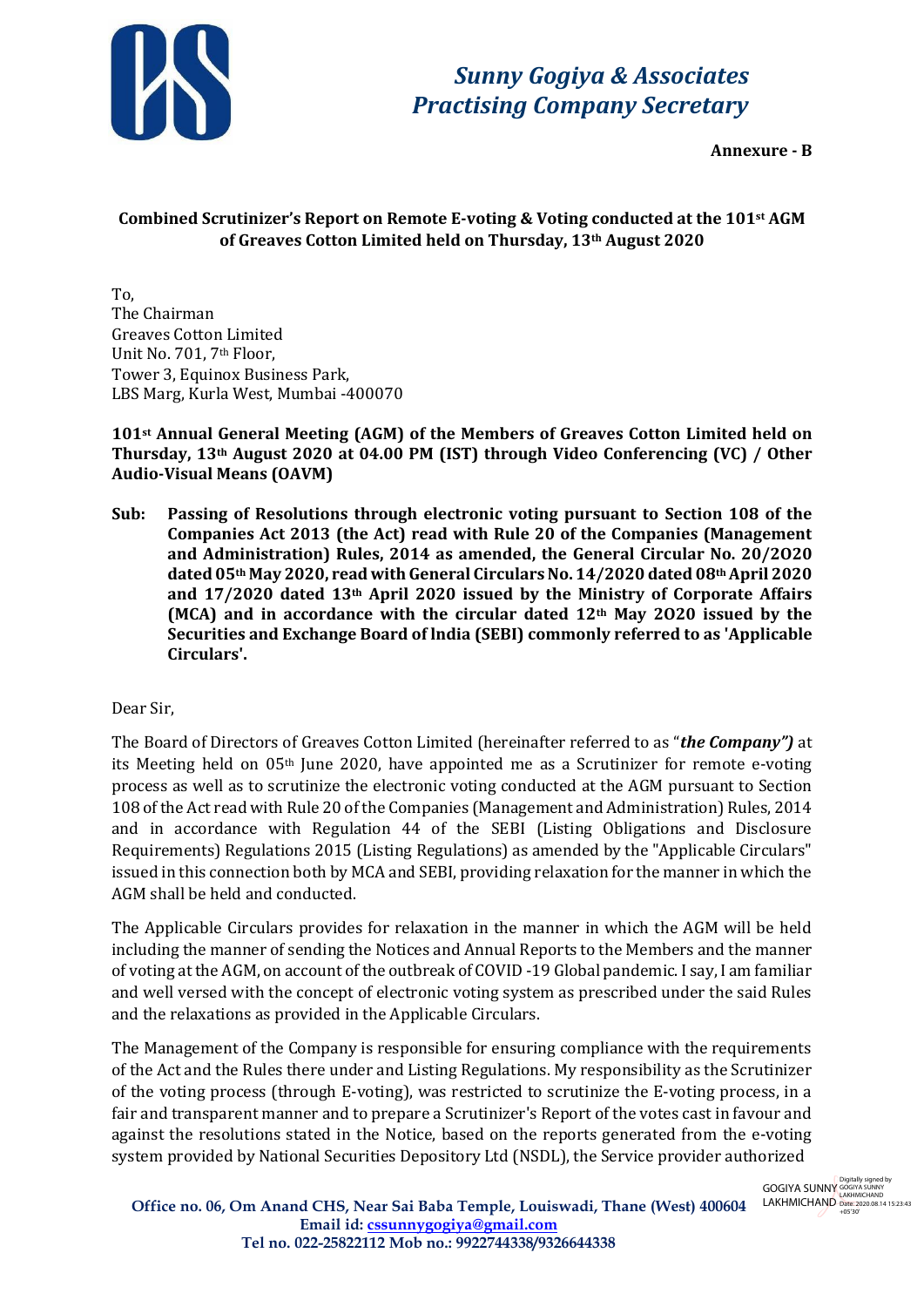

under the Rules and engaged by the Company to provide remote e-voting facilities and e-voting facilities to vote at the AGM.

## **I Submit my report as under:**

- 1. KFin Technologies Private Limited (formerly known as Karvy Fintech Private Limited) are the Registrar and Share Transfer Agents (RTA) of the Company.
- 2. The Service provider had provided a system for recording the votes of the Members electronically through remote e-voting as well as at the meeting on all the items of the business (both Ordinary and Special businesses) sought to be transacted in the AGM of the Company, which was held on Thursday, 13th August 2020.
- 3. The Service Provider had set up electronic voting facility on their website, [https://www.evoting.nsdl.com/.](https://www.evoting.nsdl.com/) The Company had uploaded all the items of the business to be transacted at the AGM on the website of the Company, the Service provider and also on the websites of Stock Exchanges Viz BSE Limited and National Stock Exchange of lndia Limited to facilitate their Members to cast their vote through remote e-voting.
- 4. The internal cut-off date for the dispatch of the Notice of the AGM and Annual Report was 10th July 2020. As mentioned in the Applicable Circulars, the service provider had sent the Notices of the AGM along with Annual Report and e-voting details by email to those members, whose email id was made available by the Depositories. For those Members, whose email id was not available, or holding in physical form, who had not registered their email id with the RTA the Notices could not be sent. The Company had advertised in the newspapers, asking those members who have not provided their email id to do so and to the extent, details were provided by the shareholders were considered for sending the Notice of the AGM. The Notices sent through email contained the detailed procedure to be followed by the Members who were desirous of casting their votes electronically as provided in the Rule 20 of the Companies (Management and Administration) Rules, 2014 as amended and as provided in the Applicable Circulars.
- 5. The Cut-off date for the purposes of identifying the Members who will be entitled to vote on the resolutions placed for approval of the Members was Thursday, 06th August 2020.
- 6. As prescribed in the aforesaid Rules, the remote e-voting facility was kept open for three days from Monday, 10th August 2020 at 9.00 AM (IST) to Wednesday, 12th August 2020 at 5:00 PM (IST).
- 7. As prescribed in clause (v) of sub rule 4 of the Rule 20 of the Companies (Management and Administration) Rules, 2014, the Company released an advertisement in English in 'Business Standard' newspaper having country-wide circulation dated 23rd July 2020 and in Marathi in 'Navshakti' newspaper dated  $23<sup>rd</sup>$  July 2020. The notice published in the newspaper carried the required information as specified in Sub Rule 4(v)(a) to (h) of the said Rule 20.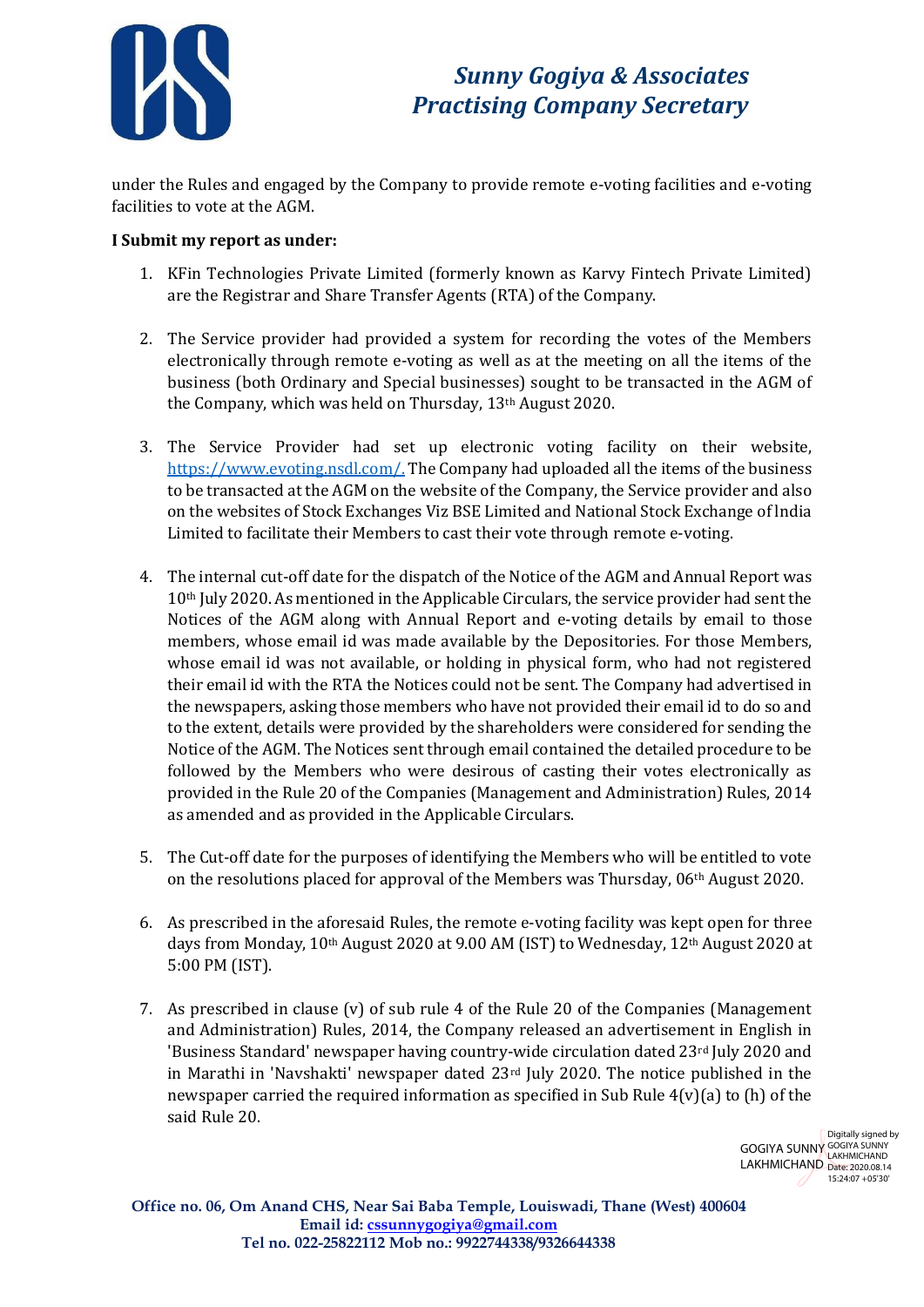

- 8. At the end of the remote e-voting period on  $12<sup>th</sup>$  August 2020 at 5.00 PM (IST), the voting portal of the Service Provider was blocked forthwith.
- 9. At the 101st AGM of the Company held through VC / OAVM means, on Thursday, 13th August 2020, after considering all the items of business, the facility to vote electronically was provided to facilitate those members who are attending the meeting through VC / OAVM but could not participate in the remote e-voting to record their votes.
- 10. On 13th August 2020, atter tabulating the votes cast electronically through the system provided by NSDL, the votes cast through remote e-yoting facility was duly unblocked by me as a Scrutinizer in the presence of Mr. Avinash Sachdev and Mr. Neeraj Parwani who acted as the witnesses. After unblocking the votes cast, the total votes cast both through remote e-voting and by voting through electronic means at the AGM, were consolidated and the final Scrutinizer's Report was prepared.

## **The results of the Remote E-voting together with that of the voting conducted at the AGM by way of Electronic means are as under:**

## **ORDINARY BUSINESS**

## **I. Item No. 1 of Notice (As an Ordinary Resolution):**

To receive, consider and adopt:

- a. the audited Standalone Financial Statements of the Company for the financial year ended 31st March 2020, together with the Reports of the Board of Directors and Auditors thereon, and
- b. the audited Consolidated Financial Statements of the Company for the financial year ended 31st March 2020, together with the Report of Auditors thereon.

Voted in **favour** of Resolution

| <b>Particulars</b>                       | <b>Remote e-voting</b> | <b>E-voting at the AGM</b> | <b>Total</b> |
|------------------------------------------|------------------------|----------------------------|--------------|
| Number of Members<br>voted               | 290                    | 4                          | 294          |
| Number of votes cast<br>by them          | 163,756,343            | 6,779                      | 163,763,122  |
| % of total number of<br>valid votes cast | 99.9927                | 0.0041                     | 99.9968      |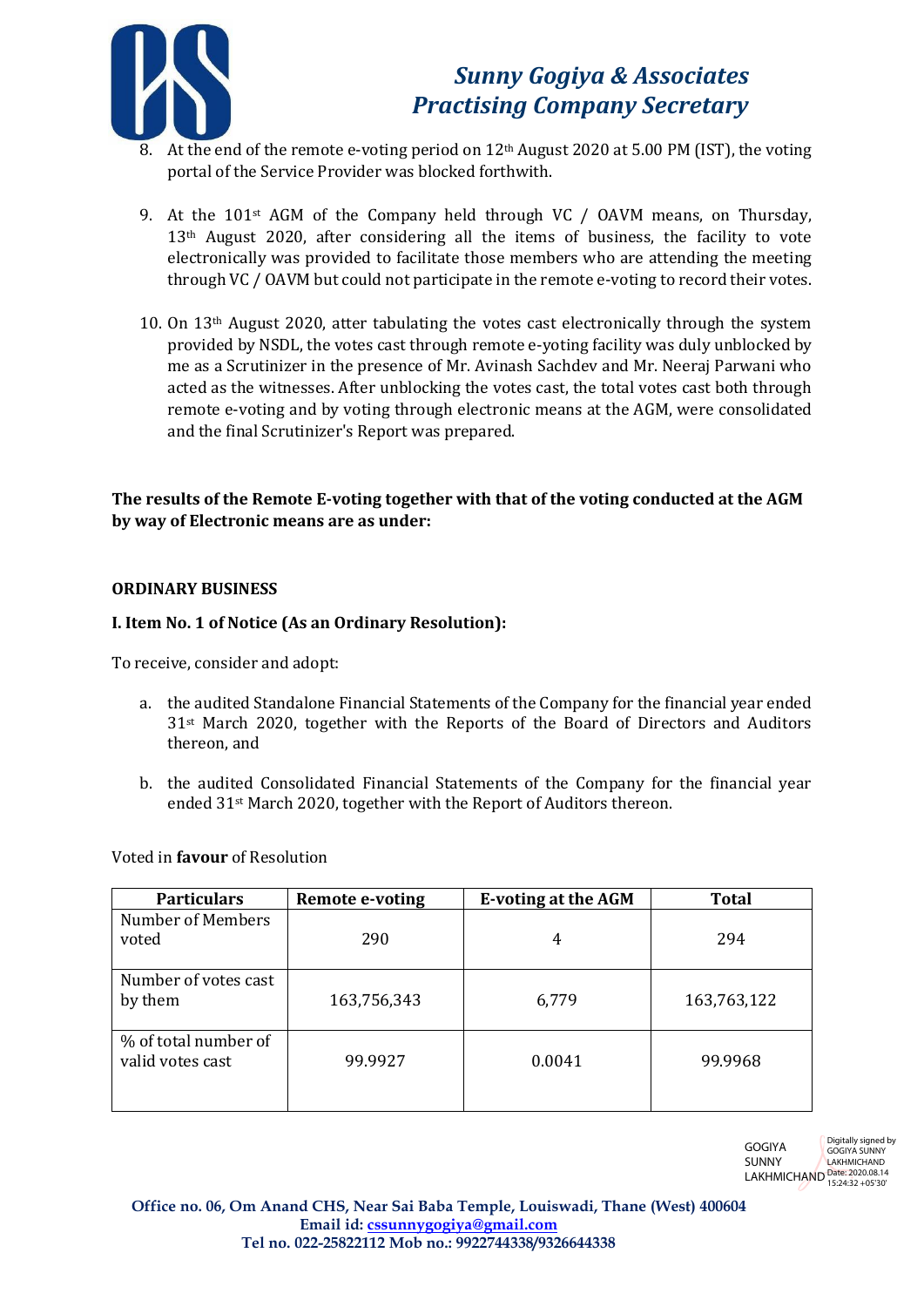

## Voted **against** the Resolution

| <b>Particulars</b>                       | <b>Remote e-voting</b> | <b>E-voting at the AGM</b> | <b>Total</b> |
|------------------------------------------|------------------------|----------------------------|--------------|
| Number of Members<br>voted               | 8                      |                            | 8            |
| Number of votes cast<br>by them          | 5,305                  | Nil                        | 5,305        |
| % of Total number of<br>valid votes cast | 0.0032                 |                            | 0.0032       |

## **Invalid Votes:** NIL

## **Item No. 1 of Notice stands passed with the requisite majority.**

## **II. Item No. 2 of Notice (As an Ordinary Resolution):**

To appoint a Director in place of Mr. Karan Thapar (DIN: 00004264), who retires by rotation and being eligible, offers himself for re-appointment.

#### Voted in **favour** of Resolution

| <b>Particulars</b>                       | <b>Remote e-voting</b> | <b>E-voting at the AGM</b> | Total       |
|------------------------------------------|------------------------|----------------------------|-------------|
| Number of Members<br>voted               | 278                    | 4                          | 282         |
| Number of votes cast<br>by them          | 163,769,017            | 6779                       | 163,775,796 |
| % of total number of<br>valid votes cast | 99.9615                | 0.0041                     | 99.9656     |

#### Voted **against** the Resolution

| <b>Particulars</b>                       | <b>Remote e-voting</b> | <b>E-voting at the AGM</b> | <b>Total</b> |
|------------------------------------------|------------------------|----------------------------|--------------|
| Number of Members<br>voted               | 19                     |                            | 19           |
| Number of votes cast<br>by them          | 56,357                 | Nil                        | 56,357       |
| % of Total number of<br>valid votes cast | 0.0344                 |                            | 0.0344       |

#### **Invalid Votes:** NIL

GOGIYA SUNNY **LAKHMICHAND** Digitally signed by GOGIYA SUNNY LAKHMICHAND Date: 2020.08.14 15:24:55 +05'30'

#### **Item No. 2 of Notice stands passed with the requisite majority.**

**Office no. 06, Om Anand CHS, Near Sai Baba Temple, Louiswadi, Thane (West) 400604 Email id[: cssunnygogiya@gmail.com](mailto:cssunnygogiya@gmail.com) Tel no. 022-25822112 Mob no.: 9922744338/9326644338**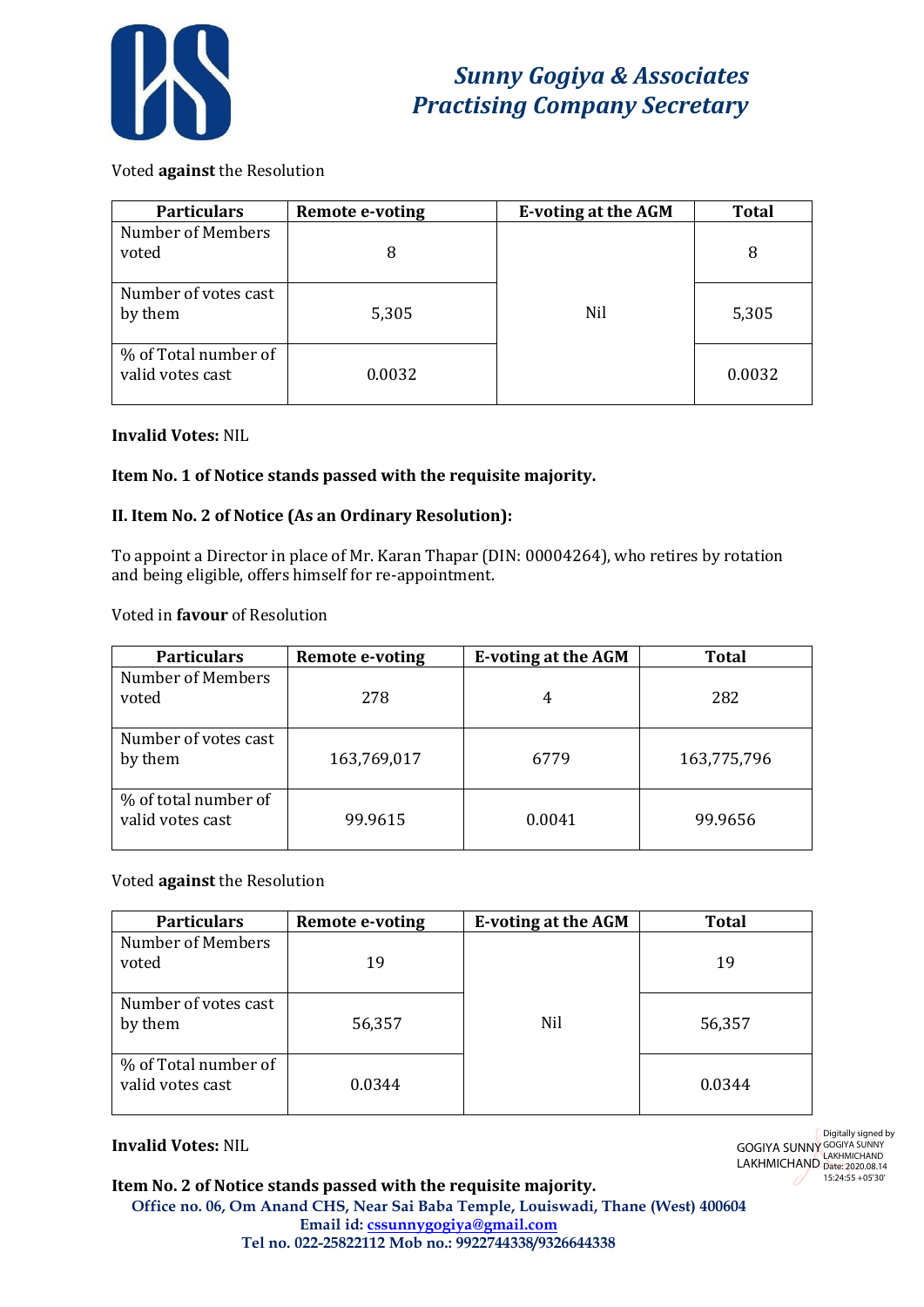

## **III. Item No. 3 of Notice (As an Ordinary Resolution):**

Re-appointment of M/s. Deloitte Haskins & Sells LLP, Chartered Accountants (Firm Registration No. 117366W/W-100018), as the Statutory Auditors of the Company.

Voted in **favour** of Resolution

| <b>Particulars</b>                       | Remote e-voting | <b>E-voting at the AGM</b> | <b>Total</b> |
|------------------------------------------|-----------------|----------------------------|--------------|
| Number of Members<br>voted               | 284             |                            | 288          |
| Number of votes cast<br>by them          | 163,820,374     | 6,779                      | 163,827,153  |
| % of total number of<br>valid votes cast | 99.9928         | 0.0041                     | 99.9969      |

Voted **against** the Resolution

| <b>Particulars</b>                       | <b>Remote e-voting</b> | <b>E-voting at the AGM</b> | <b>Total</b> |
|------------------------------------------|------------------------|----------------------------|--------------|
| Number of Members<br>voted               | 13                     |                            | 13           |
| Number of votes cast<br>by them          | 5,000                  | Nil                        | 5,000        |
| % of Total number of<br>valid votes cast | 0.0031                 |                            | 0.0031       |

**Invalid Votes:** NIL

**Item No. 3 of Notice stands passed with the requisite majority.**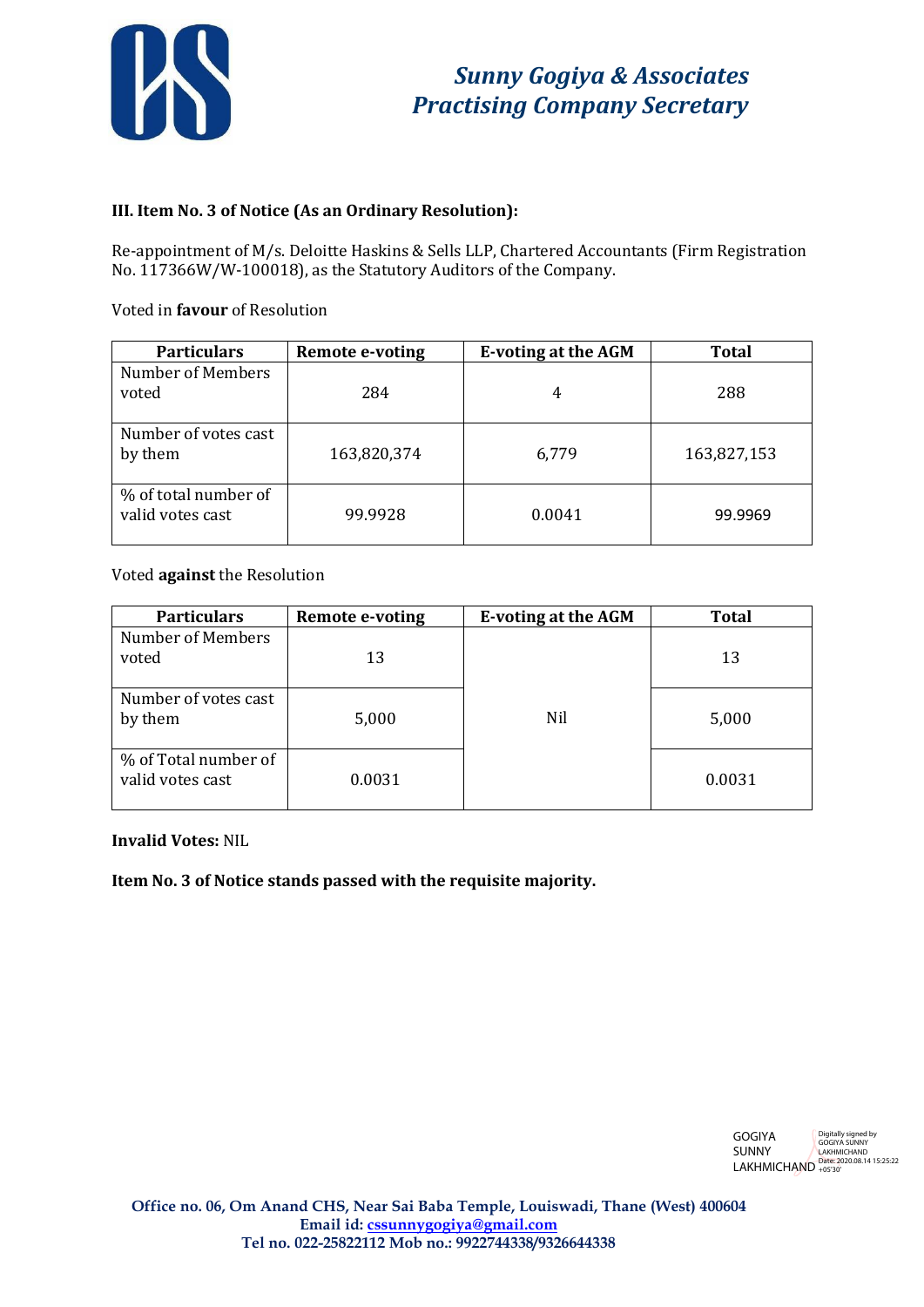

## **SPECIAL BUSINESS**

## **IV. Item No. 4 of Notice (As an Ordinary Resolution):**

Appointment of Mr. Mohanan Manikram (DIN: 08555030) as Executive Director of the Company

Voted in **favour** of Resolution

| <b>Particulars</b>                       | <b>Remote e-voting</b> | <b>E-voting at the AGM</b> | <b>Total</b> |
|------------------------------------------|------------------------|----------------------------|--------------|
| Number of Members<br>voted               | 284                    | 4                          | 288          |
| Number of votes cast<br>by them          | 163,822,427            | 6,779                      | 163,829,206  |
| % of total number of<br>valid votes cast | 99.9941                | 0.0041                     | 99.9982      |

## Voted **against** the Resolution

| <b>Particulars</b>                       | <b>Remote e-voting</b> | <b>E-voting at the AGM</b> | <b>Total</b> |
|------------------------------------------|------------------------|----------------------------|--------------|
| Number of Members<br>voted               | 13                     |                            | 13           |
| Number of votes cast<br>by them          | 2,947                  | <b>Nil</b>                 | 2,947        |
| % of Total number of<br>valid votes cast | 0.0018                 |                            | 0.0018       |

## **Invalid Votes:** NIL

**Item No. 4 of Notice stands passed with the requisite majority.**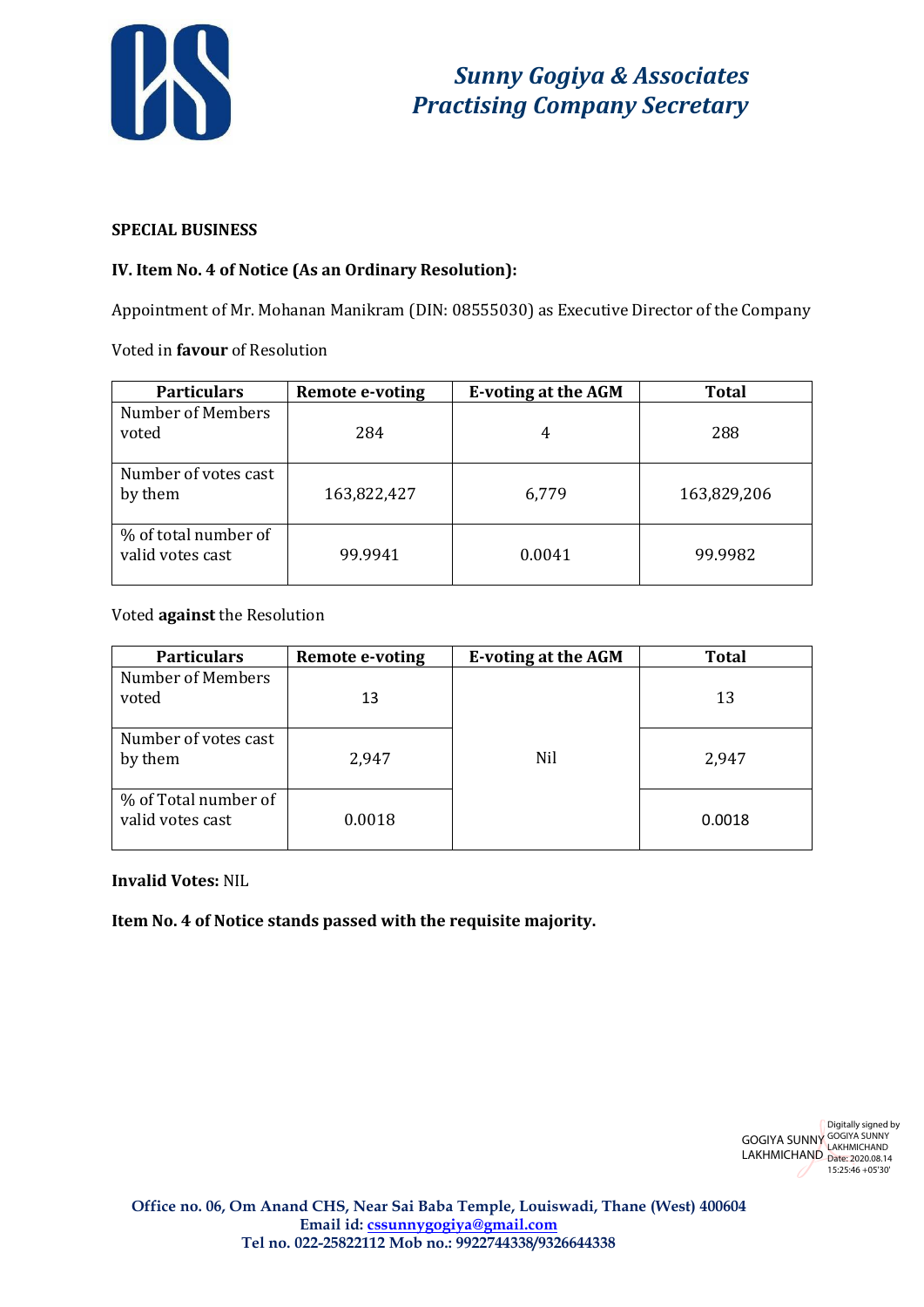

## **V. Item No. 5 of Notice (As an Ordinary Resolution):**

Appointment of Mr. Subbu Venkata Rama Behara (DIN: 00289721) as an Independent Director

#### Voted in **favour** of Resolution

| <b>Particulars</b>                       | <b>Remote e-voting</b> | <b>E-voting at the AGM</b> | <b>Total</b> |
|------------------------------------------|------------------------|----------------------------|--------------|
| Number of Members<br>voted               | 282                    | 4                          | 286          |
| Number of votes cast<br>by them          | 163,819,911            | 6,779                      | 163,826,690  |
| % of total number of<br>valid votes cast | 99.9926                | 0.0041                     | 99.9967      |

Voted **against** the Resolution

| <b>Particulars</b>                       | <b>Remote e-voting</b> | <b>E-voting at the AGM</b> | <b>Total</b> |
|------------------------------------------|------------------------|----------------------------|--------------|
| Number of Members<br>voted               | 15                     |                            | 15           |
| Number of votes cast<br>by them          | 5,463                  | Nil                        | 5,463        |
| % of Total number of<br>valid votes cast | 0.0033                 |                            | 0.0033       |

**Invalid Votes:** NIL

**Item No. 5 of Notice stands passed with the requisite majority.**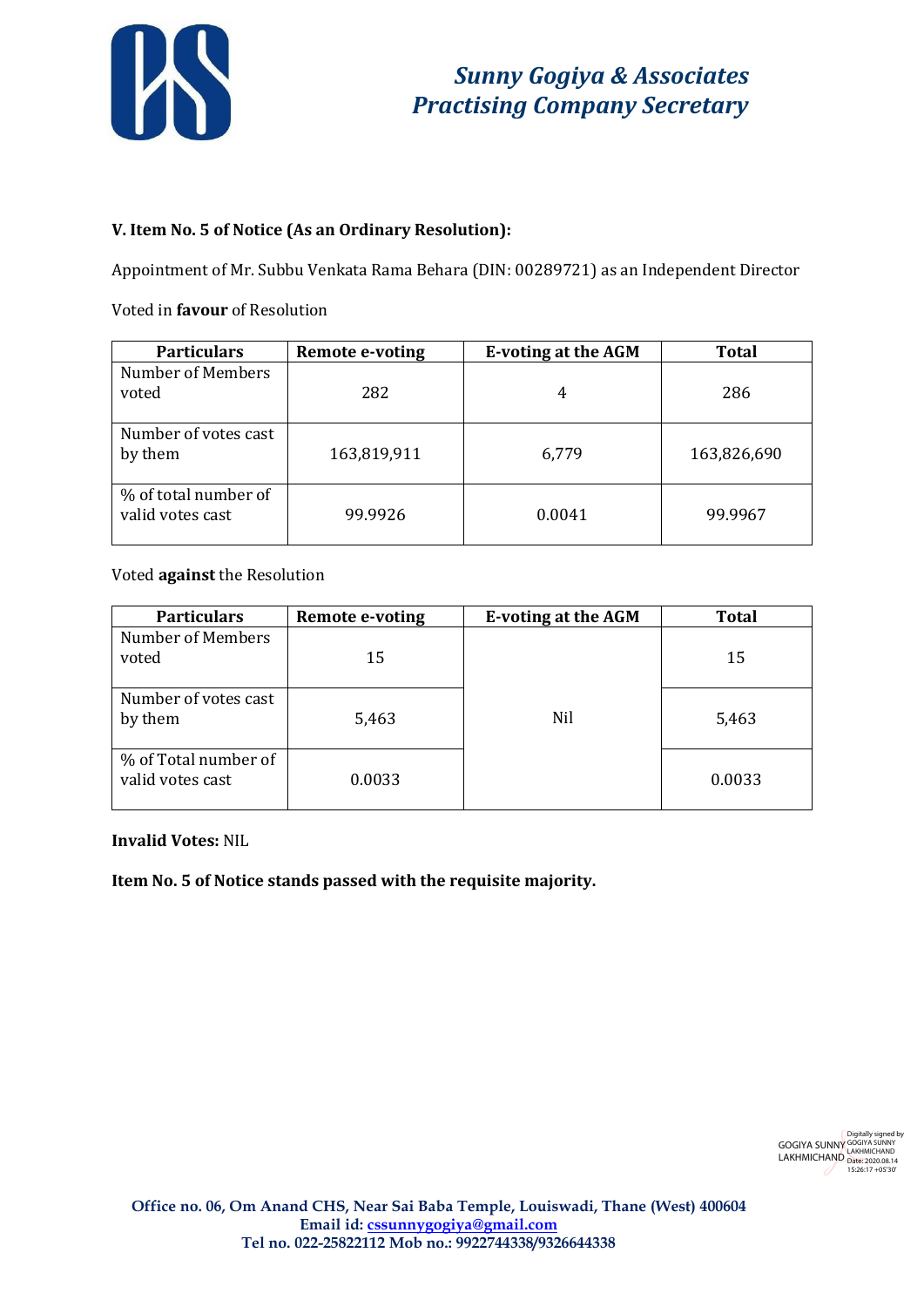

## **VI. Item No. 6 of Notice (As a Special Resolution):**

Re-appointment of Ms. Sree Patel (DIN: 03554790) as an Independent Director

## Voted in **favour** of Resolution

| <b>Particulars</b>                       | <b>Remote e-voting</b> | <b>E-voting at the AGM</b> | <b>Total</b> |
|------------------------------------------|------------------------|----------------------------|--------------|
| Number of Members<br>voted               | 277                    |                            | 281          |
| Number of votes cast<br>by them          | 163,816,957            | 6,779                      | 163,823,736  |
| % of total number of<br>valid votes cast | 99.9926                | 0.0041                     | 99.9967      |

## Voted **against** the Resolution

| <b>Particulars</b>                       | <b>Remote e-voting</b> | <b>E-voting at the AGM</b> | <b>Total</b> |
|------------------------------------------|------------------------|----------------------------|--------------|
| Number of Members<br>voted               | 19                     |                            | 19           |
| Number of votes cast<br>by them          | 5,417                  | Nil                        | 5,417        |
| % of Total number of<br>valid votes cast | 0.0033                 |                            | 0.0033       |

## **Invalid Votes:** NIL

**Item No. 6 of Notice stands passed with the requisite majority.**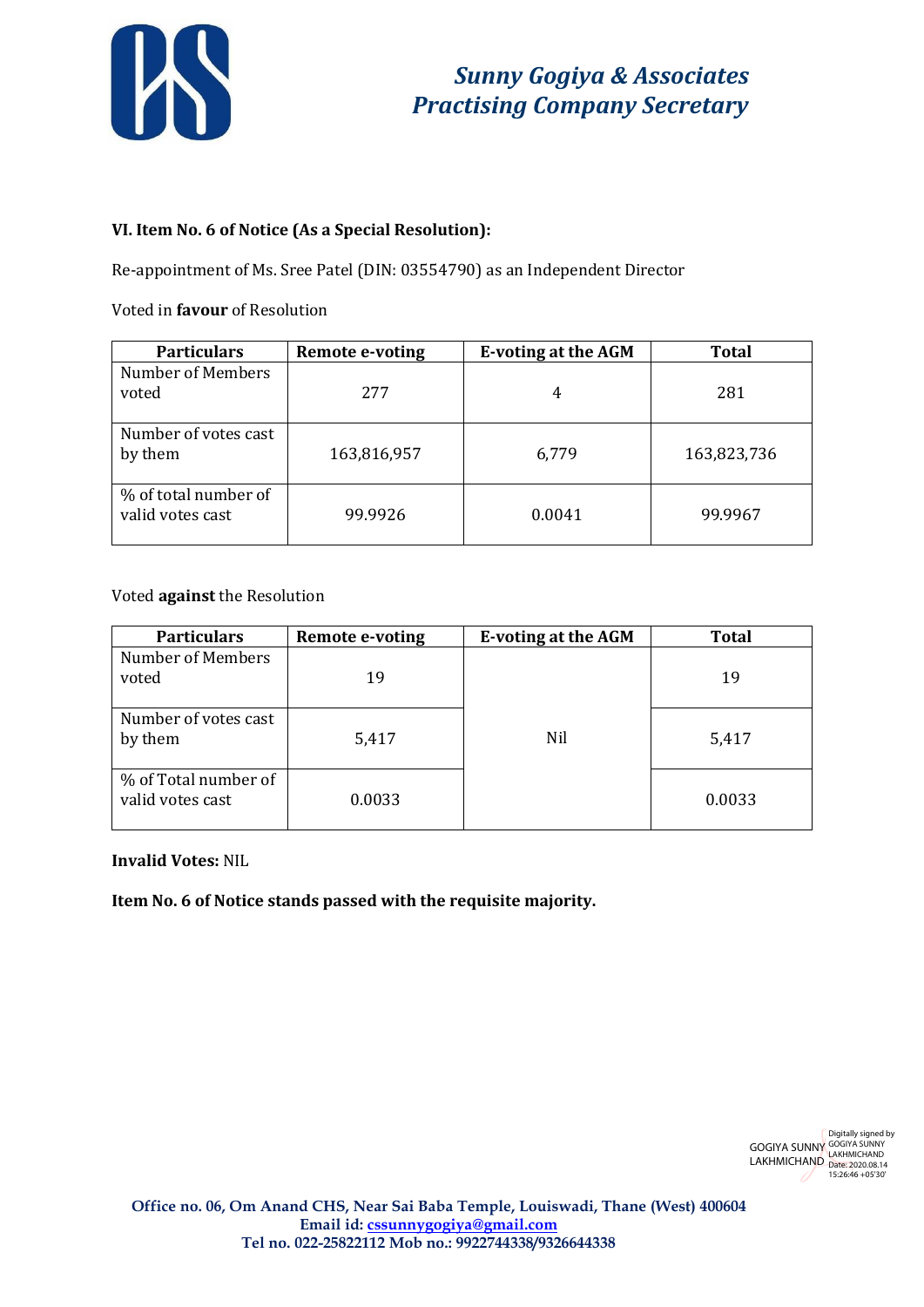

# **VII. Item No. 7 of Notice (As a Special Resolution):**

Re-appointment of Mr. Vinay Sanghi (DIN: 00309085) as an Independent Director

## Voted in **favour** of Resolution

| <b>Particulars</b>                       | <b>Remote e-voting</b> | <b>E-voting at the AGM</b> | <b>Total</b> |
|------------------------------------------|------------------------|----------------------------|--------------|
| Number of Members<br>voted               | 278                    | 4                          | 282          |
| Number of votes cast<br>by them          | 163,819,723            | 6,779                      | 163,826,502  |
| % of total number of<br>valid votes cast | 99.9925                | 0.0041                     | 99.9966      |

## Voted **against** the Resolution

| <b>Particulars</b>                       | <b>Remote e-voting</b> | <b>E-voting at the AGM</b> | <b>Total</b> |
|------------------------------------------|------------------------|----------------------------|--------------|
| Number of Members<br>voted               | 19                     |                            | 19           |
| Number of votes cast<br>by them          | 5,651                  | Nil                        | 5,651        |
| % of Total number of<br>valid votes cast | 0.0034                 |                            | 0.0034       |

## **Invalid Votes: NIL**

## **Item No. 7 of Notice stands passed with the requisite majority.**

## **VIII. Item No. 8 of Notice (As an Ordinary Resolution):**

Ratification of the remuneration payable to M/s. Dhananjay V. Joshi & Associates, Cost Accountants (Firm Registration Number: 000030), Cost Auditors of the Company.

#### Voted in **favour** of Resolution

| <b>Particulars</b>                       | <b>Remote e-voting</b> | <b>E-voting at the AGM</b> | Total       |
|------------------------------------------|------------------------|----------------------------|-------------|
| Number of Members<br>voted               | 283                    | 4                          | 287         |
| Number of votes cast<br>by them          | 163,820,203            | 6,779                      | 163,826,982 |
| % of total number of<br>valid votes cast | 99.9927                | 0.0041                     | 99.9968     |

D